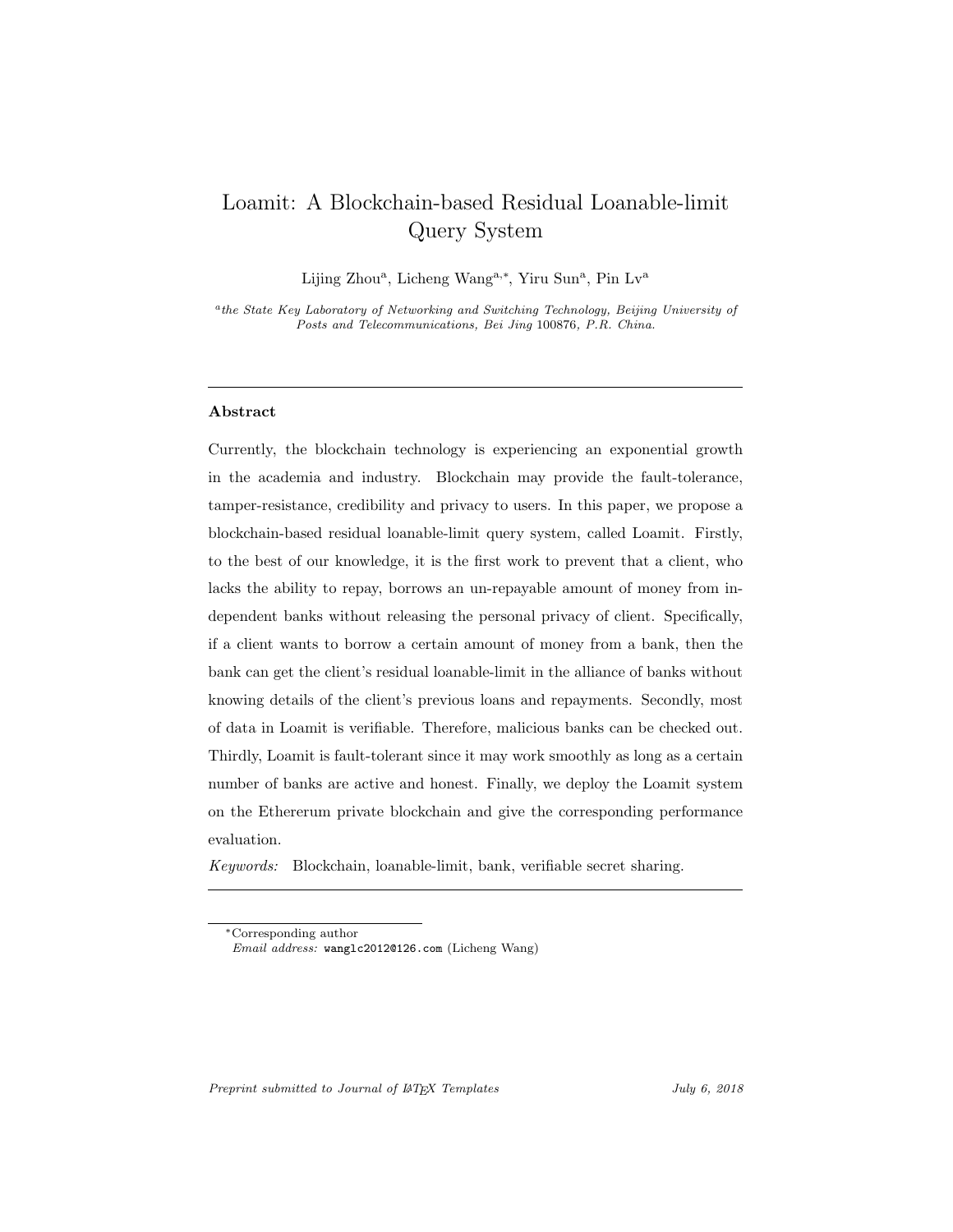# 1. Introduction

In daily life, there could exist a case that a client borrows a very huge amount of money from many different banks, but the client does not have the ability to repay so much money. It causes a certain degree of loss to banks. This case <sup>5</sup> could appear if the banks work independently. In fact, this problem can be easily resolved by allowing that every bank can honestly tell other banks how much money the client has borrowed from the bank. However, we know that it is impractical since this method will face several challenges as follows:

- If some banks are malicious, off-line or damaged, then the method might <sup>10</sup> be noneffective.
	- A malicious bank might modify or delete a client's records of loans and repayments.
	- A bank cannot judge whether the data sent by other banks has been correctly computed by these banks.
- <sup>15</sup> It releases the personal privacy of clients and business privacy of banks.

Blockchain, which is first proposed by Bitcoin [\[1\]](#page-25-0), is a tamper-resistant timestamp ledger of blocks that is utilized to share and store data in a distributed manner. Blockchain has attracted enormous attention from academics and practitioners (e.g., computer science, finance and law) [\[2\]](#page-25-1). The advantages <sup>20</sup> of blockchain for addressing the above challenges are as follows:

- Fault-tolerance. Blockchain network can work smoothly, although a certain number of record-nodes might be malicious, off-line or damaged.
- Tamper-resistance. Once some data has been recorded in the blockchain (based on PBFT consensus [\[3\]](#page-25-2)), it cannot be modified or deleted.
- **Credibility.** If some data has been recorded in the blockchain, then the publicly verifiable part of the data is credible.
	- 2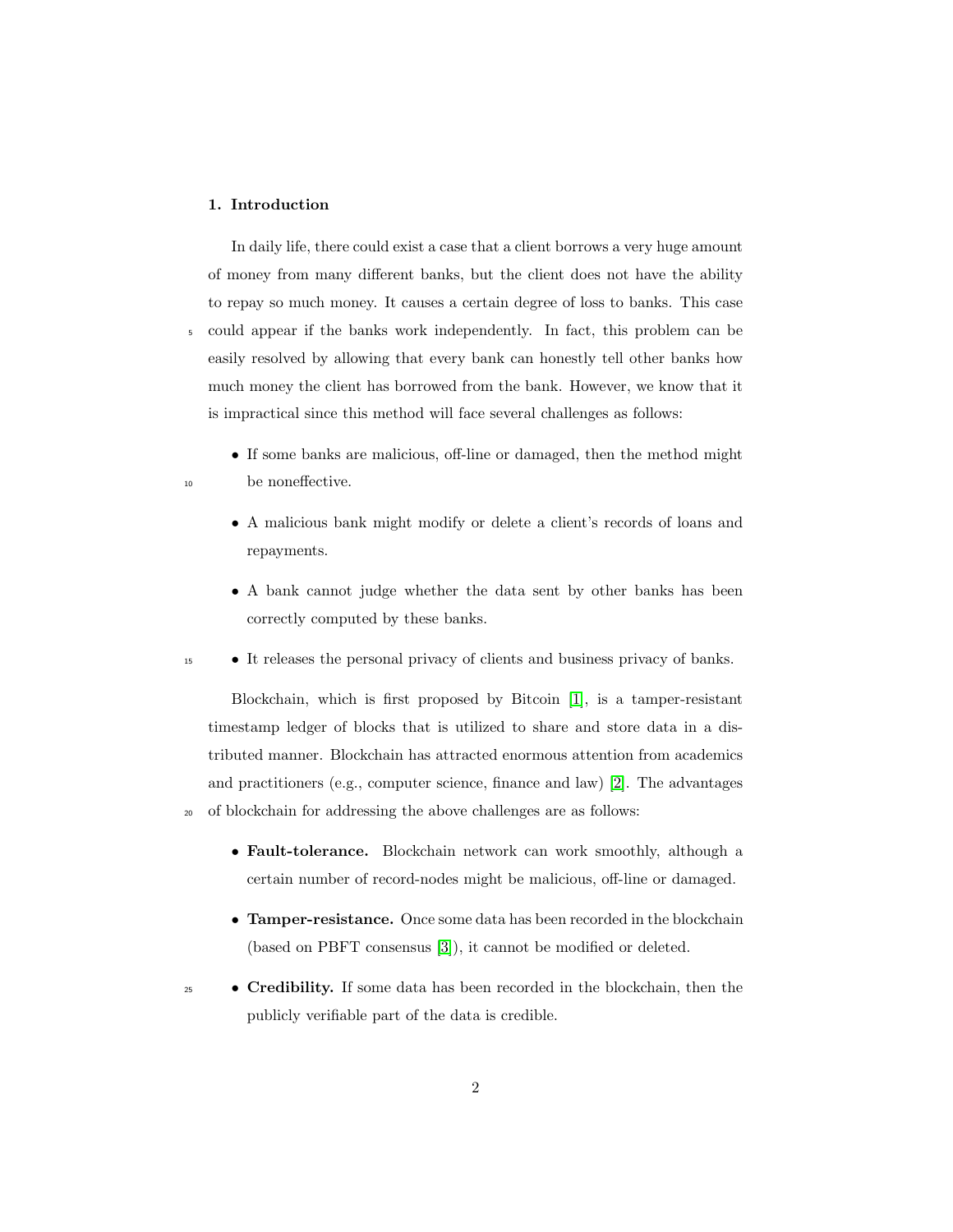- Privacy. Identities and transferred messages can be hidden by using various cipher technologies such as zk-SNARKs (used in Zcash [\[4\]](#page-26-0)), RingCT (used in Monero [\[5\]](#page-26-1)) and Bulletproof [\[6\]](#page-26-2).
- <sup>30</sup> Therefore, a blockchain-based residual loanable-limit query system may be a reasonable choice to address the problem of fraudulent loan. In this system, all banks should form an alliance. Moreover, the residual loanable-limit indicates the residual most-amount of that a client can borrow from the alliance after loans and repayments. Besides, the system should additionally satisfy the following <sup>35</sup> features:
	- If a client's residual loanable-limit is a positive number, then the whole alliance can lend the client at most the positive number of money. In contrast, if a client's residual loanable-limit is zero or negative, then the whole alliance will not lend the client.
- <sup>40</sup> A loan/repay business will confidentially reduce/increase the residual loanablelimit. In this process, except the related bank, other banks cannot learn what has happened.
- A bank can get a client's residual loanable-limit by inquiring other banks. However, in this process, the bank cannot get any information except the <sup>45</sup> residual loanable-limit.

If the method is performed, then it may significantly prevent that a client, who lacks the ability to repay, borrows an un-repayable amount of money from independent banks as well as protects the personal privacy of client and business privacy of bank.

<sup>50</sup> Our contributions. In summary, the contributions of this paper are as follows:

1. We propose a blockchain-based residual loanable-limit query system, called Loamit. In the Loamit system, amounts of client's loans and repayments are confidentially shared among an alliance of banks. Moreover, a bank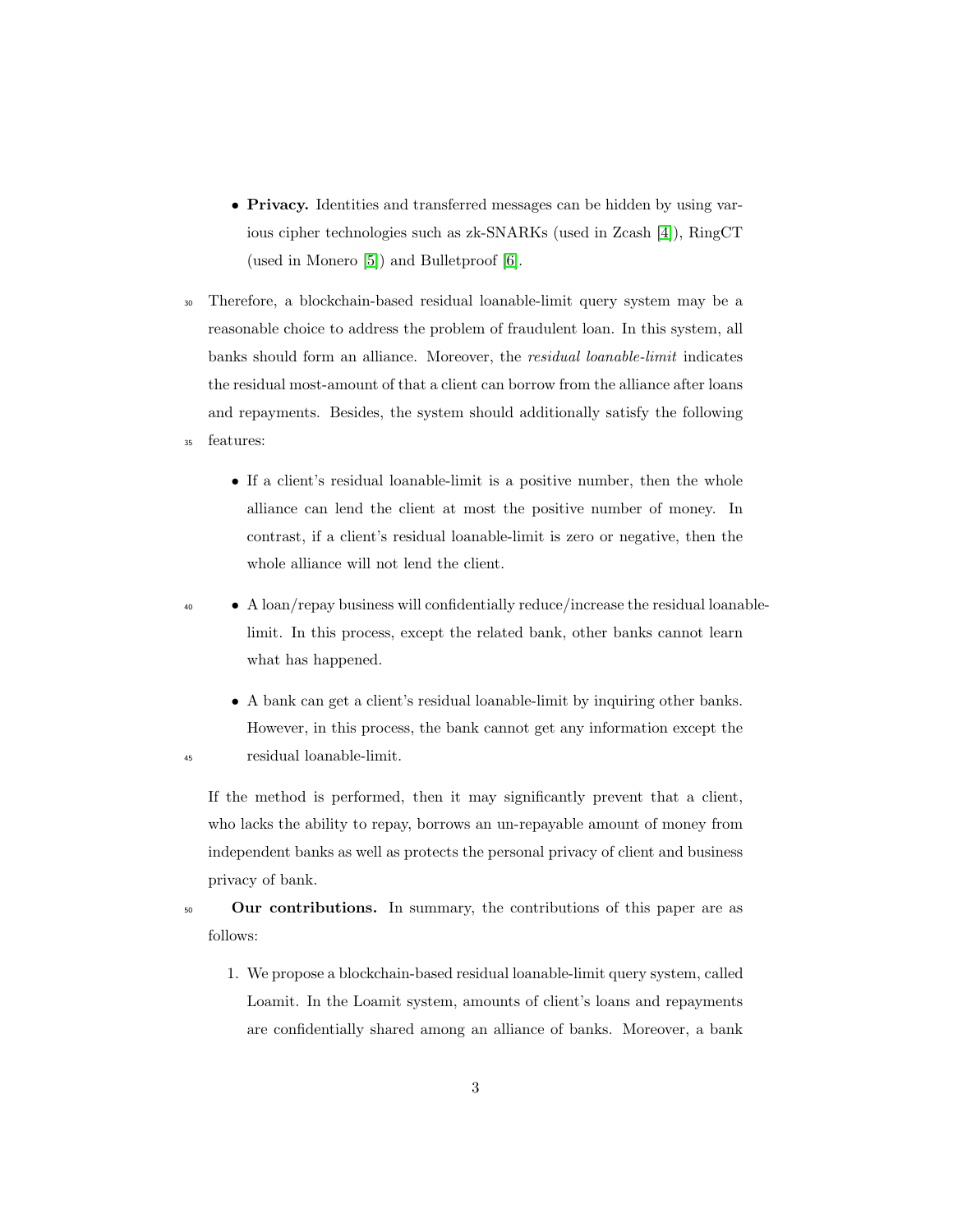<sup>55</sup> of the alliance may confidentially obtain a client's residual loanable-limit by inquiring other banks. Particularly, in this process, the bank cannot obtain anything except the residual loanable-limit. After that, according to the client's residual loanable-limit, the bank can identify whether it can to lend this client and how much money it can lend this client. To the <sup>60</sup> best of our knowledge, it is the first work to prevent that a client, who lacks the ability to repay, borrows an un-repayable amount of money from independent banks without releasing the personal privacy of clients and the business privacy of banks.

2. In Loamit, we use the verifiable secret sharing to share the amount of loan <sup>65</sup> or repayment among banks. Therefore, malicious banks can be checked out. Moreover, due to the threshold of secret sharing, the Loamit system can work smoothly, although a certain number of banks are malicious, off-line or damaged.

3. A prototype system is implemented to evaluate the feasibility of Loamit. <sup>70</sup> Specifically, the prototype system is built upon the Ethereum private blockchain with four record-nodes. Moreover, we use the transaction simulator to simulate banks to generate and send transactions to evaluate the performance of Loamit.

**Organization.** The remainder of the paper is organized as follows. An overview <sup>75</sup> of Loamit is shown in Sec.II. Sec.III briefly introduces preliminaries. The system setting and model is discussed in Sec.IV. We describe the construction of the Loamit system in Sec.V. Scenario is set up for performance evaluation in Sec.VI. Finally, a short conclusion is given in Sect.VII.

# 2. An Overview of Loamit

<sup>80</sup> Loamit is a blockchain-based residual loanable-limit query system, where all related data is recorded in the blockchain and all banks only trust data recorded in the blockchain. Loamit is composed of an alliance of banks. For a new client, the bank, who deals with the first bank business for the client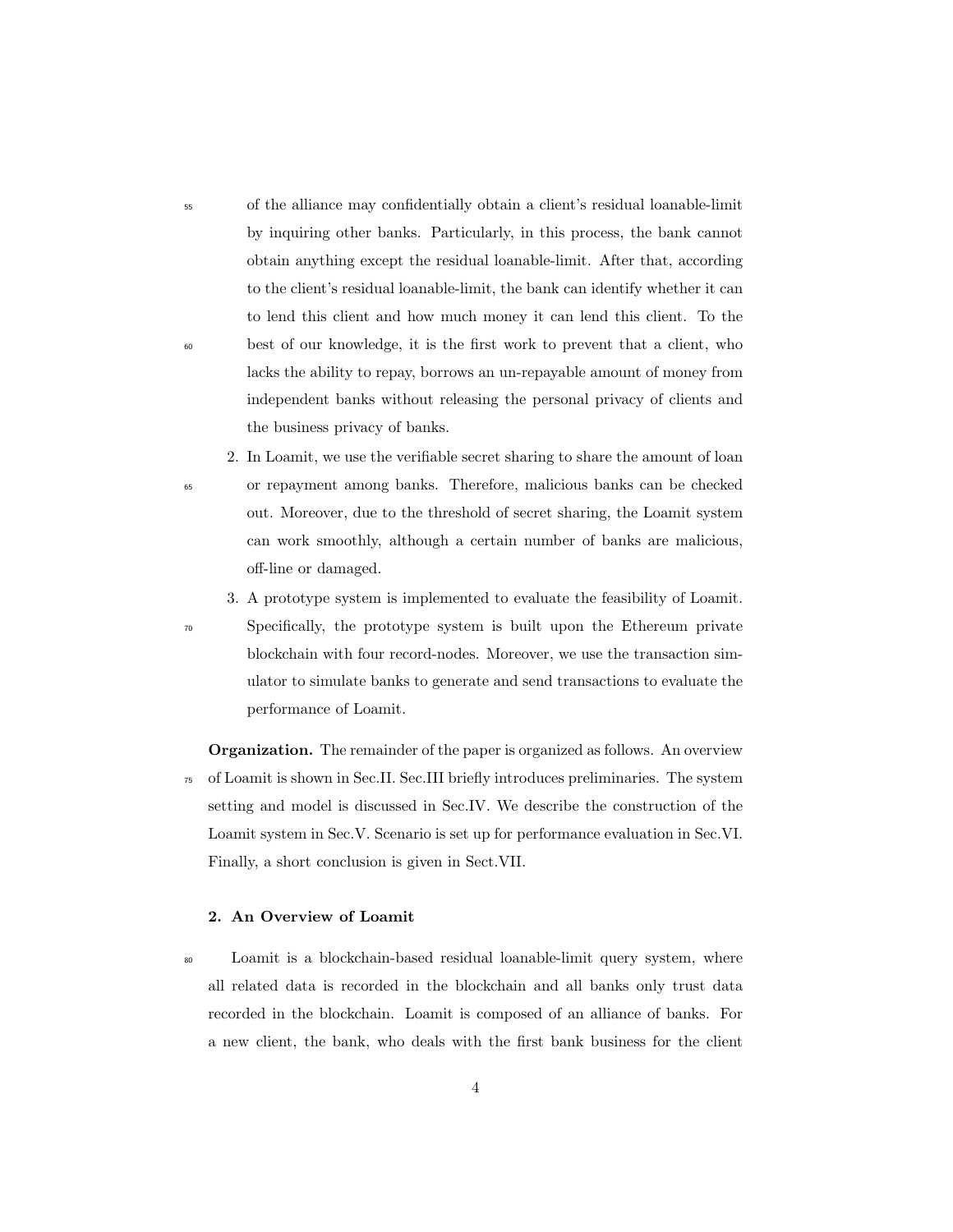in the bank alliance, will set an initial loanable-upper-limit  $Limit_{upper}$  to the

 $\frac{1}{85}$  client. Assume that the client later borrows k times and repay t times in some banks of the alliance. Let the borrow-amounts be  $M_{b,1}$ ,  $M_{b,2}$  ...  $M_{b,k}$  and the repay-amounts be  $M_{r,1}$ ,  $M_{r,2}$  ...  $M_{r,t}$ . Consequently, the client's residual loanable-limit  $Limit_{residual}$  can be computed as the following equation:

$$
Limit_{residual} = Limit_{upper} + \sum_{i=1}^{k} M_{b,i} - \sum_{i=1}^{t} M_{r,i}.
$$

- To hide borrow-amounts and repay-amounts, Loamit works as follows. Es-<sup>90</sup> sentially, the loanable-upper-limit, borrow-amounts and repay-amounts are secretly shared among the alliance by using the verifiable secret sharing. Specifically, for a new client, the bank, who deals with the first bank business for the client in the bank alliance, will set an initial loanable-upper-limit (positive number) to the client by sending a limit-transaction to the blockchain. The limit-<sup>95</sup> transaction contains encrypted shares about the loanable-upper-limit. After that, other banks can confidentially get their shares from the limit-transaction, respectively. (In fact, the bank sending the limit-transaction can set different
- the clients.) <sup>100</sup> If the client later borrows coins from a bank or repay coins in a bank, then related bank will send a record-transaction containing encrypted shares about the borrow-amount (negative number) or repay-amount (positive number) to the blockchain. After that, other banks can confidentially get their shares from the record-transaction, respectively. According to the theory of secret sharing, <sup>105</sup> we know that the shared secret values are always confidential as long as a certain

loanable-upper-limit to different clients according to the working background of

number of banks are honest.

Moreover, when the client wants to borrow coins from a bank, the bank can confidentially get the client's residual loanable-limit by querying other banks. Specifically, a queried bank can add all its shares related to the client to gen-<sup>110</sup> erate a response and then secretly sends the response to the query bank. After receiving responses, the query bank can verify whether the responses are correctly computed by corresponding banks. Then, if the query bank can collect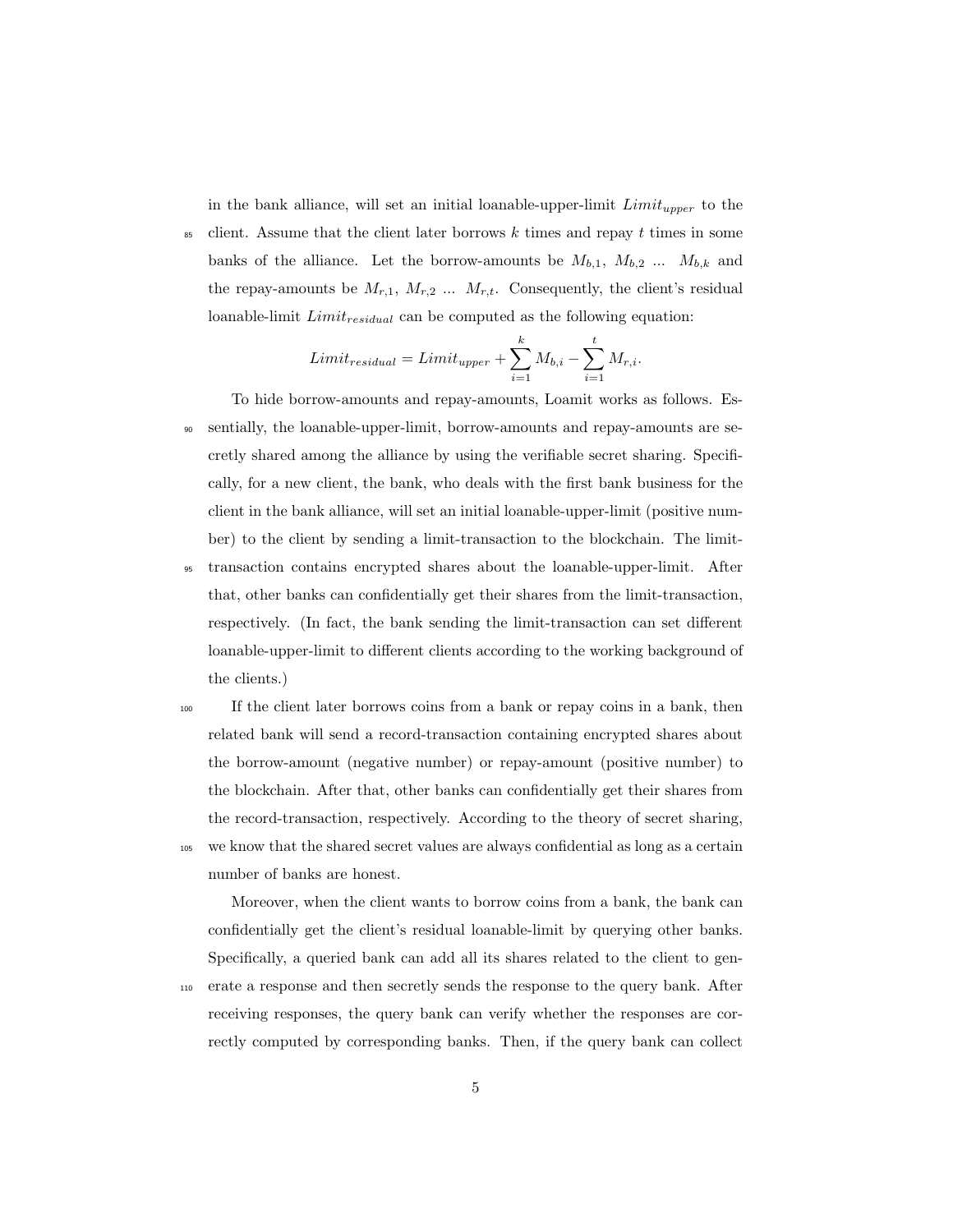at least a threshold number of correct responses, then it can recover the client's true residual loanable-limit. Finally, if the residual loanable-limit is a posi-

<sup>115</sup> tive number, then the query bank can borrow the client at most the residual loanable-limit number of money. However, if the residual loanable-limit is zero or negative, then the query bank will not lend the client. In this process, the query bank cannot get anything except the residual loanable-limit. Therefore, Loamit can significantly protect the privacy of clients and banks. An overview <sup>120</sup> of Loamit's working process is described in Fig[.1.](#page-28-0) Let  $t > \frac{n}{2}$ . Next, we take the

 $(t, n)$  threshold Loamit system as an instance to introduce features of Loamit.

- Fault-tolerance. Loamit can work smoothly if at least  $t$  banks are active and honest. In other word, Loamit allows that at most  $n - t$  banks are malicious, off-line or damaged.
- <sup>125</sup> Addition homomorphism. Polynomial secret sharing satisfies additional homomorphism. That is, the sum of shares is the share of the sum of polynomials.
	- Threshold. A bank can successfully obtain a client's residual loanablelimit if it can collect at least t correct responses.
- 130 Verifiability or public verifiability. Sensitive data stored in the blockchain is verifiable or even publicly verifiable. Specifically,
	- Anyone can verify whether a commitment of share or response is correctly computed by the corresponding bank.
- A bank can verify whether his shares are correctly computed by the <sup>135</sup> corresponding banks.
	- A bank can verify whether received responses are correctly computed by the corresponding banks.
- Tamper-resistance and credibility If a transaction has been recorded in the blockchain, it cannot be modified or deleted as well as all publicly <sup>140</sup> verifiable part of the transaction is credible.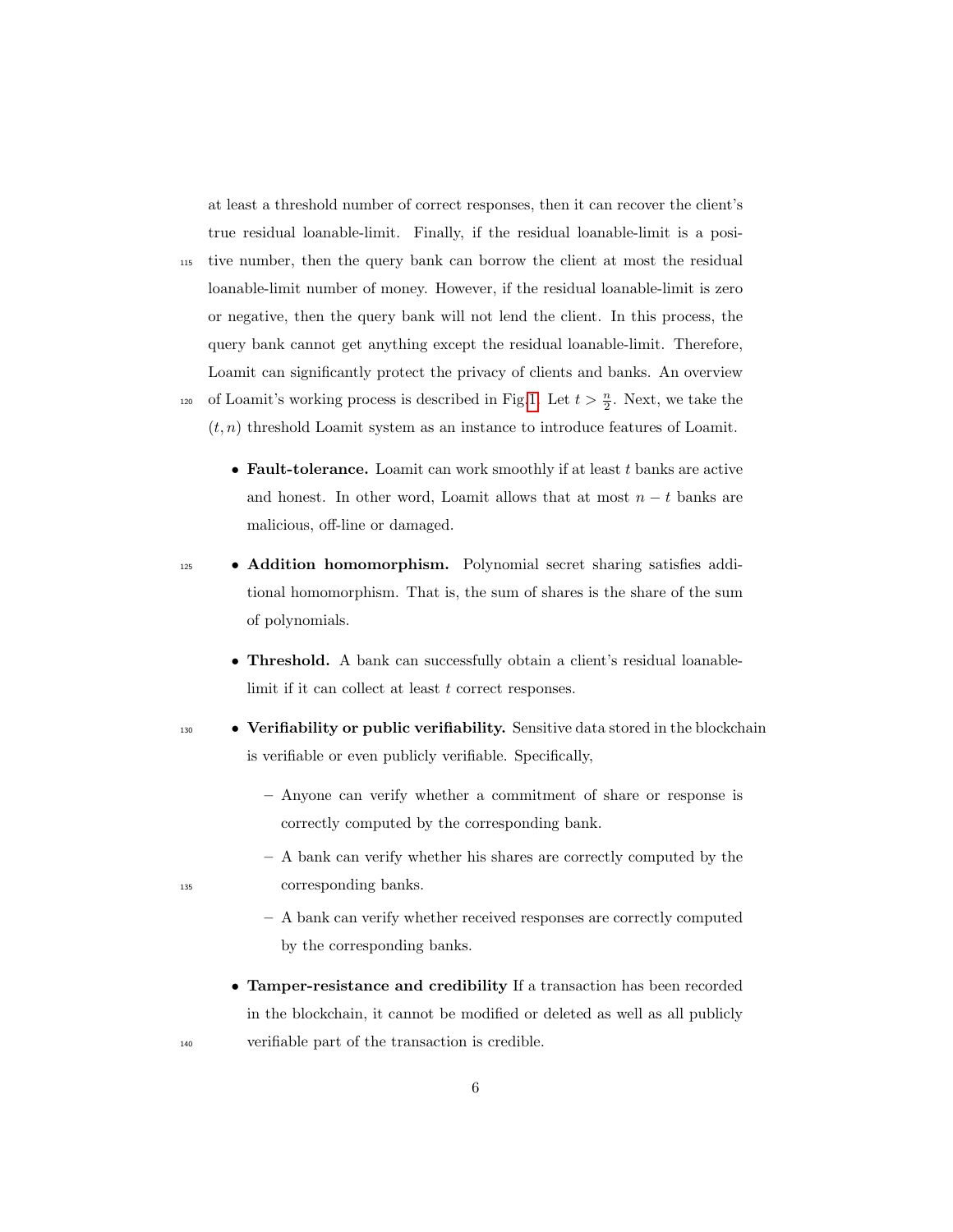• Privacy. All amounts of loans and repayments are confidential to banks as long as more than  $n-t$  banks are honest. Moreover, a bank cannot get anything from the Loamit system except the residual loanable-limit.

# 3. Preliminaries

<sup>145</sup> In this section, we will introduce preliminaries of blockchain. Blockchain, transaction and block will be shown at first.

#### 3.1. Blockchain, transaction and block

Blockchain [\[1\]](#page-25-0), which is a "chain" of "blocks", is maintained in a distributed manner by anonymous record-nodes via a selected consensus scheme. Con-<sup>150</sup> sensus scheme is used to ensure the consistency and tamper-resistance of the blockchain. The record-nodes are connected by a reliable peer-to-peer network.

In the blockchain, the transaction is the basic unit, which contains two parts: transaction header and payload. Transaction header and payload are shown in Table [1.](#page-7-0) In Loamit, the payload might contain secret or public data <sup>155</sup> that may be used in verification, decryption or computation.

Furthermore, a block contains two parts: block-body and block-header. Specifically, a block-body contains transactions, while a block-header contains: hash value of this block, hash value of the previous block, current Unix time, merkle root of transactions and some other information. The structure of a block is <sup>160</sup> shown in Table [2.](#page-8-0)

# 3.2. Consensus scheme

In the process of blockchain generation, time is also divided into epoches. In each epoch, record-nodes will generate a single block belonging to this epoch via a selected consensus scheme. This block includes transactions generated in

<sup>165</sup> this epoch or previous epoch. Upon verifying the block, all record-nodes will accept the block and add this block as a new one in its local blockchain. After that, all record-nodes join in the next epoch and work for the next block.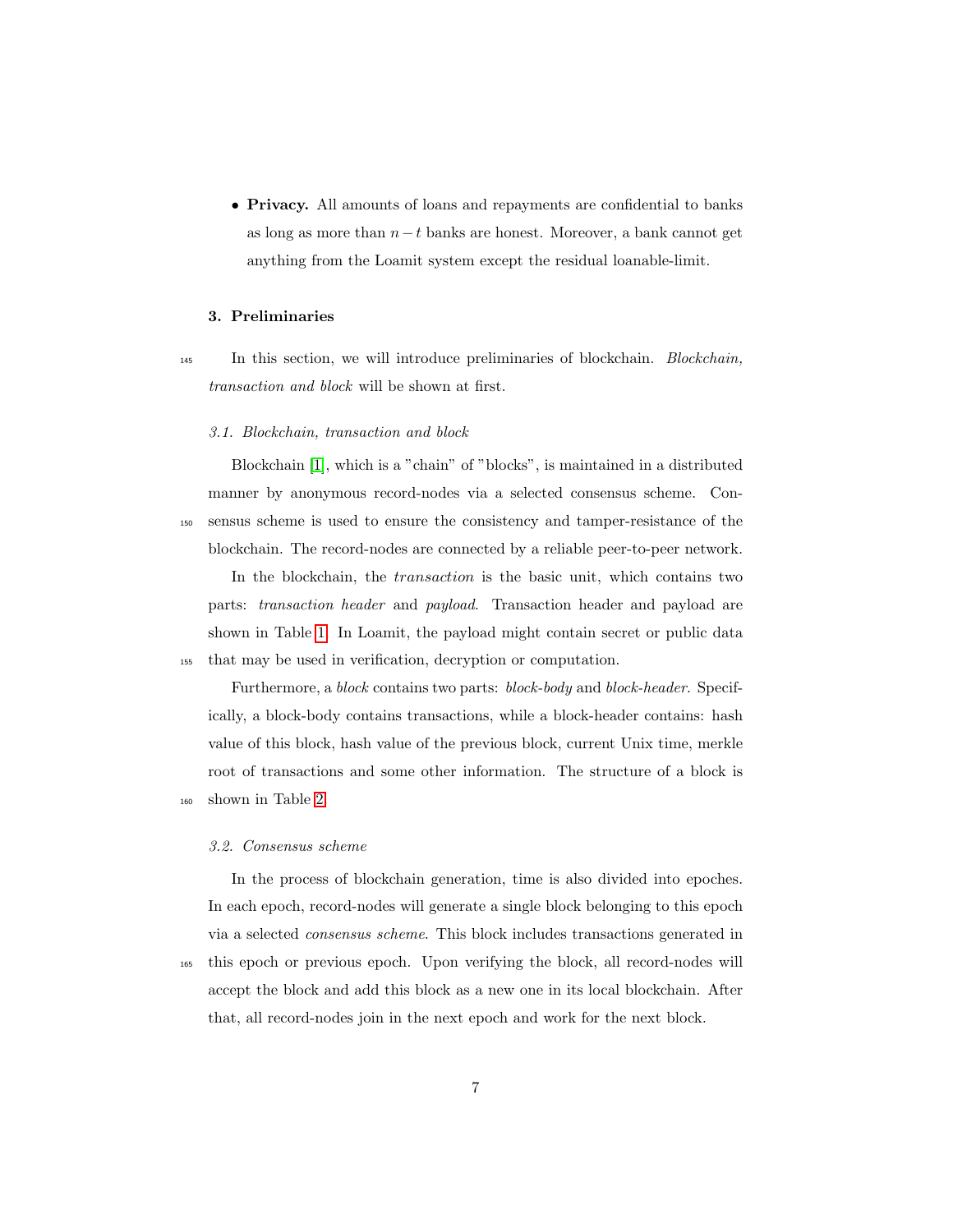Table 1: Format of Transaction

<span id="page-7-0"></span>

| Transaction Header               |                                       |  |
|----------------------------------|---------------------------------------|--|
| Hash                             | The transaction's hash value          |  |
| Block number                     | Block containing the transaction      |  |
| Order                            | The transaction's number in the block |  |
| Timestamp                        | Creation time of the transaction      |  |
| Sender                           | Sender's ID                           |  |
| Receiver                         | Receiver's ID                         |  |
| Signature                        | $Sig{the transaction's hash value}$   |  |
|                                  |                                       |  |
| Payload                          |                                       |  |
| $data_1, data_2, \cdots, data_n$ |                                       |  |

Besides, record-nodes are responsible to verify all publicly verifiable data of transactions before the transactions are included in the blockchain. If any pub-<sup>170</sup> licly verifiable data is invalid, then honest record-nodes will reject corresponding transaction. The invalid transaction then will not be included in the blockchain.

Currently, there are many kinds of consensus schemes. The most popular consensus schemes are Proof-of-work (PoW) [\[7\]](#page-26-3), Proof-of-stake (PoS) [\[8\]](#page-26-4) and Practical Byzantine Fault-tolerant (PBFT) [\[3\]](#page-25-2). In the three consensus schemes, <sup>175</sup> they have several differences. Firstly, PoW assumes that a majority of computational power is controlled by honest nodes. PoS assumes that a majority of coins is controlled by honest nodes. PBFT assumes that more than  $\frac{2}{3}$  of nodes are honest. Secondly, in the PoW-based blockchain, a node controlling more computing power has a bigger probability to generate a block. In the PoW-based <sup>180</sup> blockchain, a node controlling more coins has a bigger probability to generate a block. However, in PBFT-based blockchain, a node controlling more nodes has a bigger probability to generate a block. Finally, the PoW-based blockchain

and PoS-based blockchain have a obvious probability to generate a fork. The fork means that there exist multiple valid blocks in an epoch. This will lead to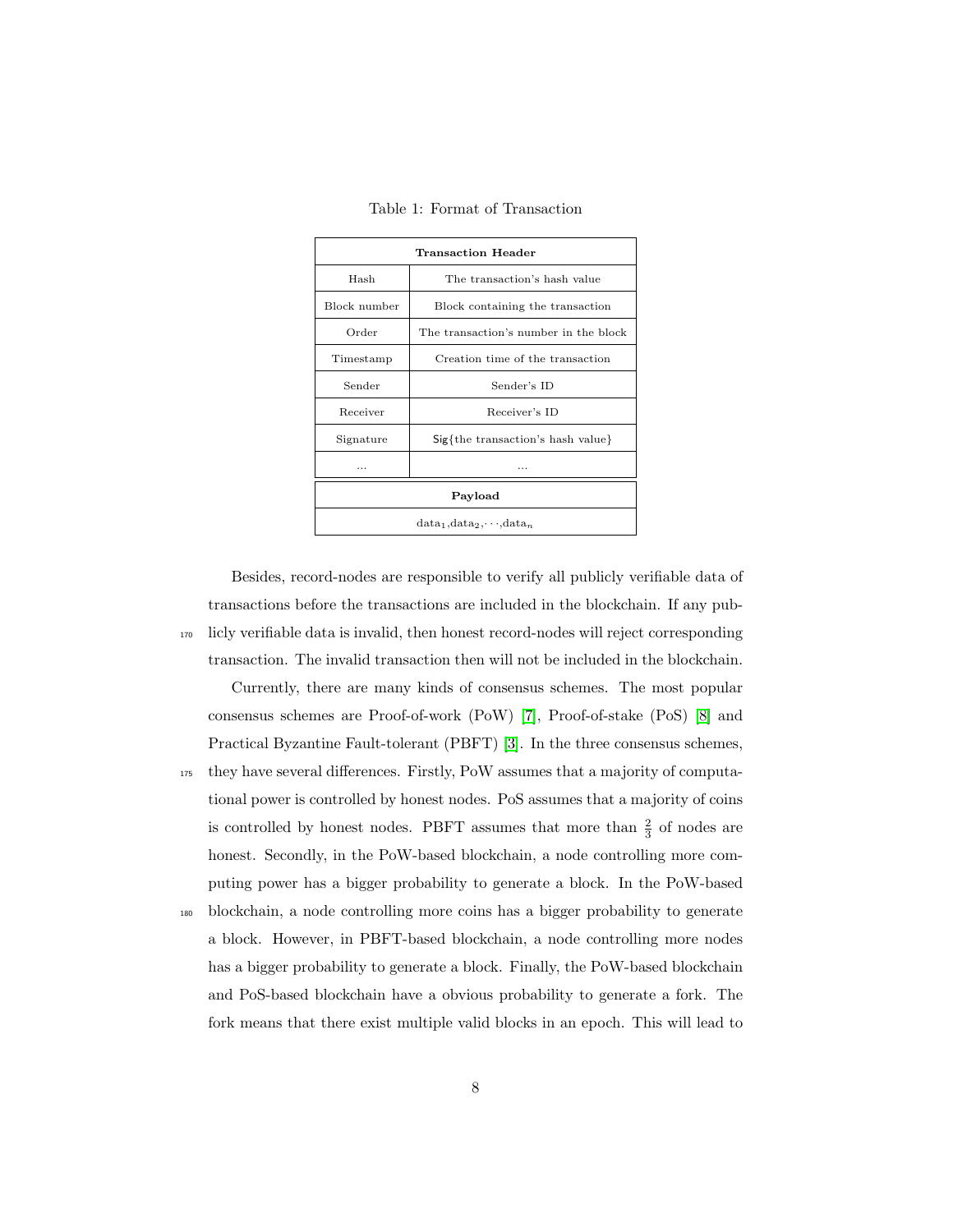Table 2: Format of Block

<span id="page-8-0"></span>

| <b>Block Header</b>                                  |                                         |  |
|------------------------------------------------------|-----------------------------------------|--|
| <b>Name</b>                                          | Description                             |  |
| Version                                              | Block version number                    |  |
| Hash                                                 | The block's hash value                  |  |
| Parent hash                                          | The previous block's hash value         |  |
| Timestamp                                            | Creation time of the block              |  |
| Merkle root                                          | The root of Merkle Tree of transactions |  |
| .                                                    | .                                       |  |
| <b>Block Body: Transactions</b>                      |                                         |  |
| $Transaction_1, Transaction_2 \cdots, Transaction_n$ |                                         |  |

<sup>185</sup> a non-single history. However, in a PBFT-based blockchain, there is no fork. Therefore, a PBFT-based blockchain can have a single history.

### 3.3. Shamir's (t, n) Secret Sharing

Alice wants secretly share a secret value  $s$  with  $n$  participants, and arbitrary  $t$  of the *n* participants can recover  $s$ , but less than  $t$  participants cannot. To do this, Alice needs to generate  $n$  shares about  $s$ , and then secretly send the shares to the n participants, respectively. After that, if someone can collect at least t correct shares, then he can recover the secret value s. Shamir's  $(t, n)$  secret sharing (SSS) [\[9\]](#page-26-5) can accomplish this. Next, we introduce the working process of the SSS.

<sup>195</sup> Firstly, Alice randomly samples a polynomial  $f(x)$  of degree t-1 from  $\mathbb{F}_p[x]$ as the following polynomial:

$$
f(x) = a_{t-1}x^{t-1} + a_{t-2}x^{t-2} + \dots + a_1x + s,
$$

where s is the secret value,  $a_1, \dots, a_{t-1} \in \mathbb{F}_p$  and  $a_{t-1} \neq 0$ .

Secondly, let  $ID_i$  denote  $P_i$ 's address. Alice will generate n shares as follows:

$$
Share_i = f(ID_i),
$$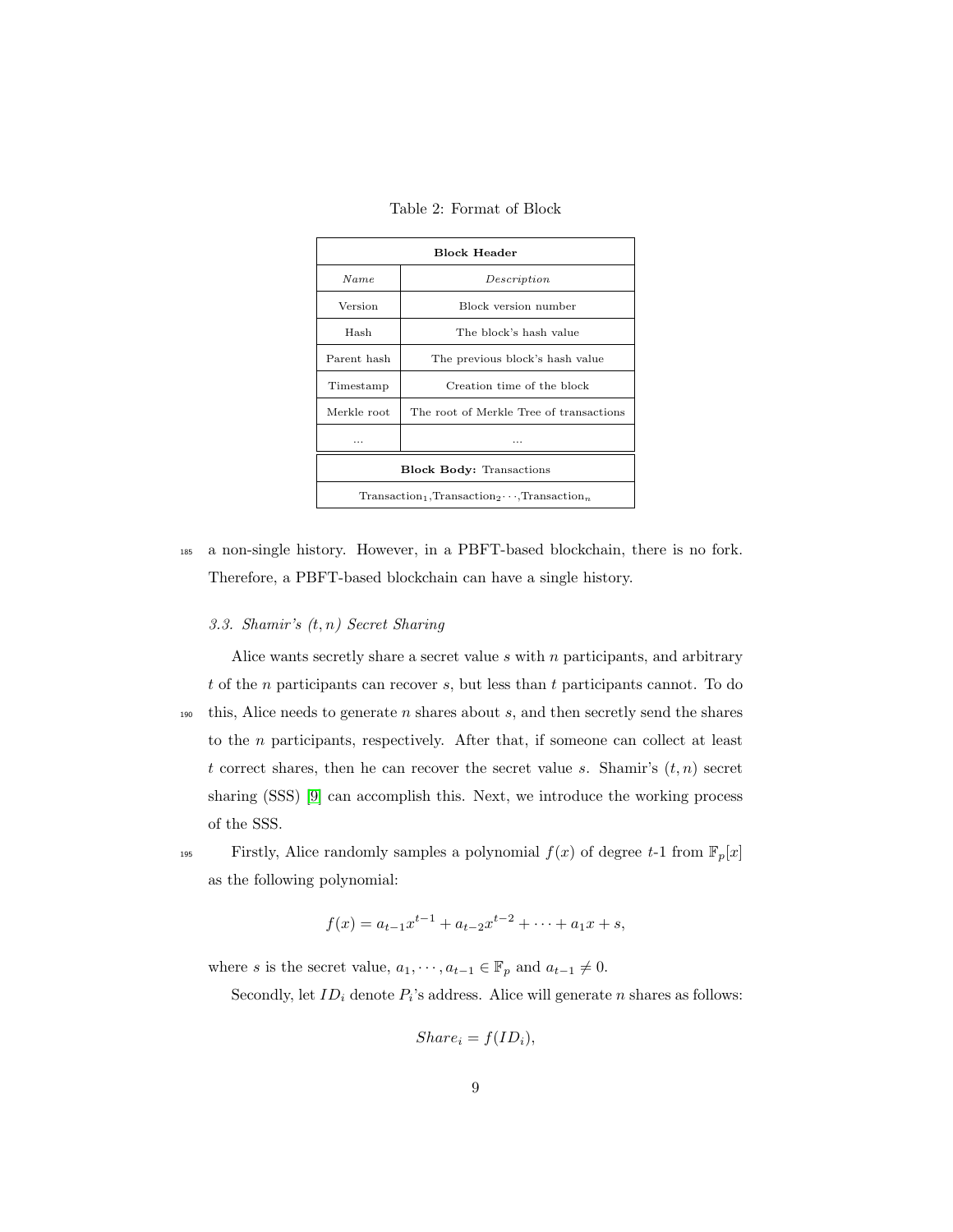where  $i=1, 2, ..., n$ . Then, Alice secretly sends  $Share_1$ ,  $Share_2$ , ..., $Share_n$  to <sup>200</sup> the n participants, respectively.

Finally, if someone collects  $t$  correct shares, then he can use the *lagrange* interpolation to reconstruct a polynomial. Without loss of generality, let the  $t$ shares be  $Share_1$ ,  $Share_2$ , ...,Share<sub>t</sub>. He can reconstruct the polynomial  $f(x)$ as follow:

$$
f(x) = \sum_{i=1}^{t}Share_i \prod_{j=1, j\neq i}^{t} \frac{x - ID_j}{ID_i - ID_j}.
$$

205 Finally, he can get  $s = f(0)$ .

### 3.4. Homomorphism of SSS

Let  $P_1, P_2, ..., P_n$  be *n* participants, and  $ID_i$  denotes  $P_i$ 's address. Moreover,  $f_1(x)$ ,  $f_2(x)$ ,..., $f_k(x)$  are k polynomials of degree  $t-1$  from  $\mathbb{F}_p[x]$ . Alice uses the  $k$  polynomials to compute all shares to the  $n$  participants. After that, we 210 know that  $f_1(ID_i), f_2(ID_i),...,f_k(ID_i)$  are all shares of  $P_i$ . Importantly, we

have  $\sum_{j=1}^{k} f_j(ID_i)$  is  $P_i$ 's share of the following polynomial

$$
F(x) = f_1(x) + f_2(x) + \dots + f_k(x).
$$

Therefore, if someone can collect t correct shares like  $\sum_{j=1}^{k} f_j(ID_1), \sum_{j=1}^{k}$  $f_j(ID_2), ..., \sum_{j=1}^k f_j(ID_t)$ , then he can use the *lagrange interpolation* to reconstruct the polynomial

$$
F(x) = f_1(x) + f_2(x) + \dots + f_k(x).
$$

215 Then, he can get  $F(0)$ , which is the sum of  $f_1(0)$ ,  $f_2(0)$ , ...,  $f_k(0)$ .

### 4. System Setting and Adversary Model

In this section, we introduce system setting and adversary model. We will describe Blockchain Network and Cryptographic Keys used in the system at first.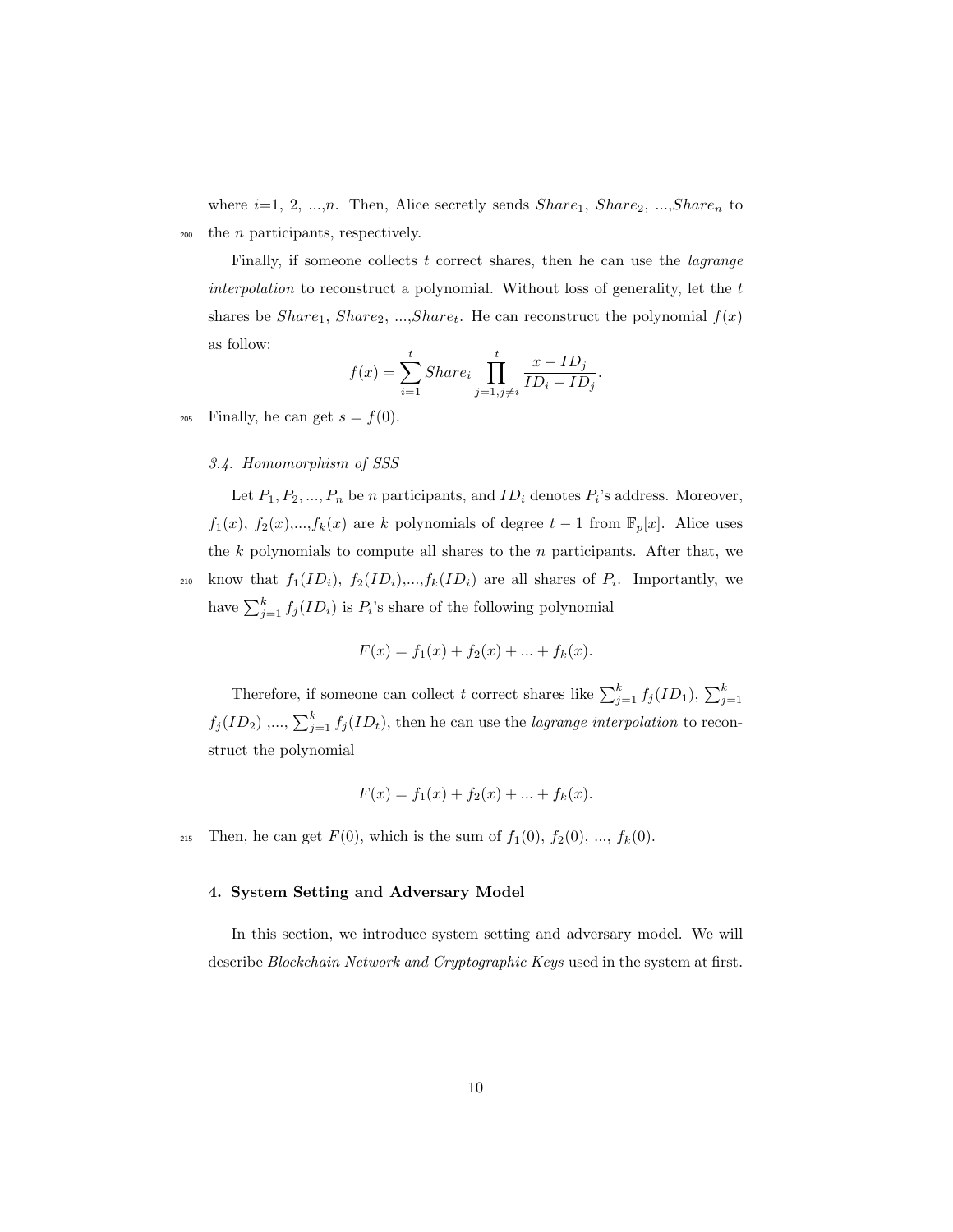### 4.1. Blockchain Network and Cryptographic Keys

<sup>220</sup> Loamit is comprised of record-nodes and banks (light-nodes). Specifically, all record-nodes are connected by a reliable peer-to-peer network, and each bank connects with a certain number of record-nodes. Record-nodes are responsible to maintain the blockchain via Practical Byzantine Fault-tolerance (PBFT) consensus scheme and store the entire blockchain list. Time is divided in to

<sup>225</sup> epoches. In an epoch, record-nodes collect and verify transactions sent to the blockchain network, and they record valid transactions their local blocks. By performing the PBFT consensus scheme, some record-node's block become the valid block of the epoch. After that, all record-nodes join in the next epoch to build the next block. However, banks store all block-headers, rather than the <sup>230</sup> entire blockchain list.

Moreover, Loamit uses the Shamir's  $(t, n)$ -secret sharing (SSS) [\[9\]](#page-26-5) to share amounts of loans or repayments. In the implementation of Loamit, (i) secp256k1- based [\[10\]](#page-26-6) (a elliptic curve) ECDSA [\[11\]](#page-27-0) is the signature schceme  $\text{Sig}(\cdot)$ , (ii) secp256k1-based ECIES [\[12\]](#page-27-1) is the encryption scheme  $Enc(\cdot)$  and (iii) SHA-256 <sup>235</sup> [\[1\]](#page-25-0) is the hash function  $H(\cdot)$ . Besides, we use secp256k1-based point multiplication to compute commitments of shares or responses.

Moreover, a node is honest if it follows all protocol instructions and is perfectly capable of sending and receiving information. While, a node is malicious if it can deviate arbitrarily from protocol instructions. Finally, in a blockchain <sup>240</sup> system, all users communicate with each other via transactions of blockchain,

and they only trust messages presented at blockchain.

# 4.2. Assumptions

In the Loamit system, we have the following assumptions.

- More than  $\frac{2}{3}$  of record-nodes are honest. This is the requirement of PBFT.
- In a  $(t, n)$ -threshold Loamit system containing n banks, at least  $n t + 1$ banks are honest. This is the security base of SSS.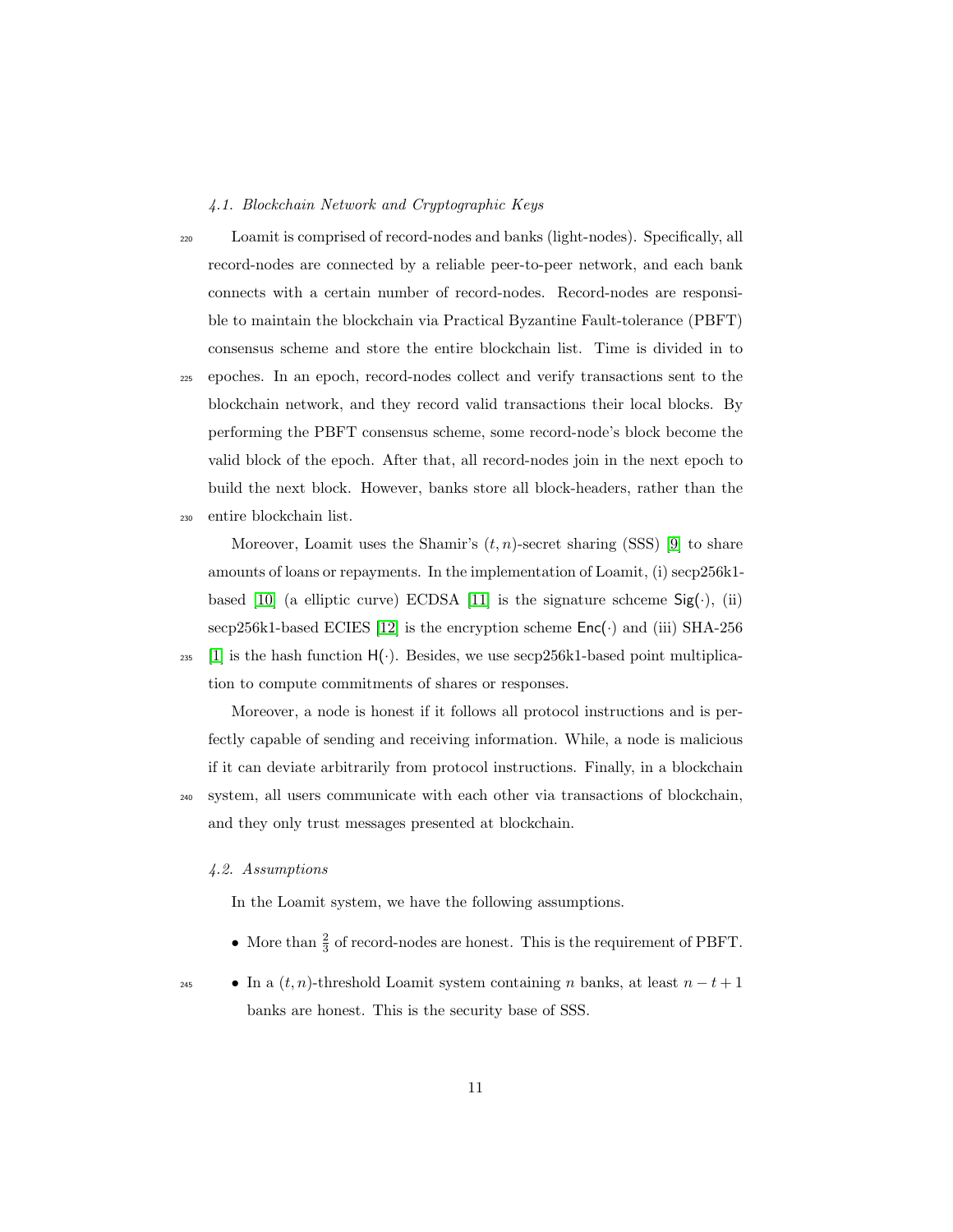• Digital signature  $Sig(\cdot)$ , encryption scheme  $Enc(\cdot)$  and hash function  $H(\cdot)$ are ideal such that no one can violate  $Sig(\cdot)$ ,  $Enc(\cdot)$  and  $H(\cdot)$ .

### 5. Loamit

<sup>250</sup> In this section, we introduce how Loamit works. We will describe transaction and block used in the system at first.

# 5.1. Transaction and Block

In Loamit, transactions are divided into 4 types according to payload. They are limit-transaction, record-transaction, query-transaction and respond-transaction <sup>255</sup> that can be described by  $T_{limit}$ ,  $T_{record}$ ,  $T_{query}$  and  $T_{respond}$  as follows:

| $T_{limit}$                              | $T_{record}$                             |
|------------------------------------------|------------------------------------------|
| <b>Transaction Header</b>                | <b>Transaction Header</b>                |
| Payload                                  | Payload                                  |
| Client ID                                | Client ID                                |
| Commitments of secret sharing polynomial | Commitments of secret sharing polynomial |
| Commitments of shares                    | Commitments of shares                    |
| Encrypted shares                         | Encrypted shares                         |

|                           | $T_{respond}$             |
|---------------------------|---------------------------|
| $T_{\alpha uerv}$         | <b>Transaction Header</b> |
| <b>Transaction Header</b> | Payload                   |
| Payload                   | $ID_{T_{query}}$          |
| Client ID                 | Commitment of response    |
|                           | Encrypted response        |

Furthermore, record-nodes may perform two kinds of verifications on transactions. The first one is the basic verification, which should be performed on all transactions. Basic verifications contains:

- <sup>260</sup> The transaction should be well-formed.
	- The transaction's inputs should have not been used previously.
	- The transaction's signature should be valid.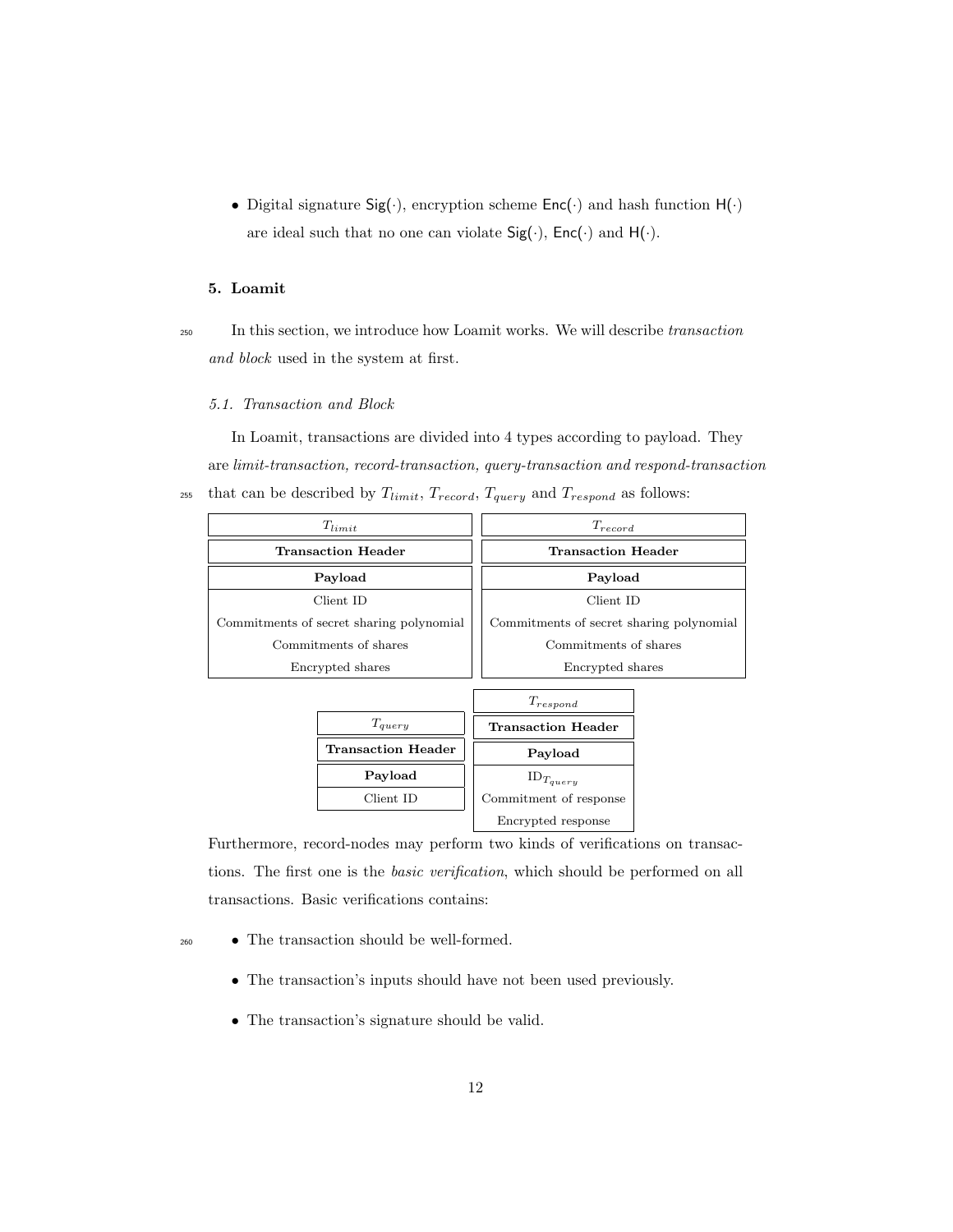• The sum of input coins should be equal to the sum of output coins.

Except the basic verifications, record-nodes may perform payload verifications <sup>265</sup> on limit-transaction, record-transaction and respond-transaction. It means that, in the payloads of limit-transaction, record-transaction and respond-transaction, there are publicly verifiable data that can be verified by record-nodes. If a transaction has presented at the blockchain, then it means that record-nodes have accepted the transaction's publicly verifiable data. Therefore, the transaction's <sup>270</sup> receiver can consider that the transaction's publicly verifiable data is credible. Thus the receiver just needs to perform some other verifications that can be performed only by the receiver. In this way, the most part of verification computations are performed by record-nodes and it helps to decreases bank's verification computations significantly. Table[.3](#page-12-0) describes verifications of limit-<sup>275</sup> transaction, record-transaction, query-transaction and respond-transaction.

| Transaction   | Basic verification | Payload verification |
|---------------|--------------------|----------------------|
| $T_{limit}$   |                    |                      |
| $T_{record}$  |                    |                      |
| $T_{query}$   |                    |                      |
| $T_{respond}$ |                    |                      |

<span id="page-12-0"></span>Table 3: Verifications performed by record-nodes on Transactions

#### <span id="page-12-1"></span>5.2. Construction of Loamit

To clearly introduce the Loamit system, in this subsection, we describe an  $(t, n)$ -threshold Loamit system that contains n banks. The symbols used in the paper are shown in Table [4.](#page-13-0)

<sup>280</sup> Next, we take a client as an example to introduce the working process of Loamit system.  $C$  and ID<sub>C</sub> denote the client and the client's ID, respectively. Moreover,  $B_1$ ,  $B_2$ , ...,  $B_n$  denote the *n* banks and  $ID_{b,1}$ ,  $ID_{b,2}$ , ...,  $ID_{b,n}$ indicate the  $n$  banks' IDs. The working process of Loamit are as follows: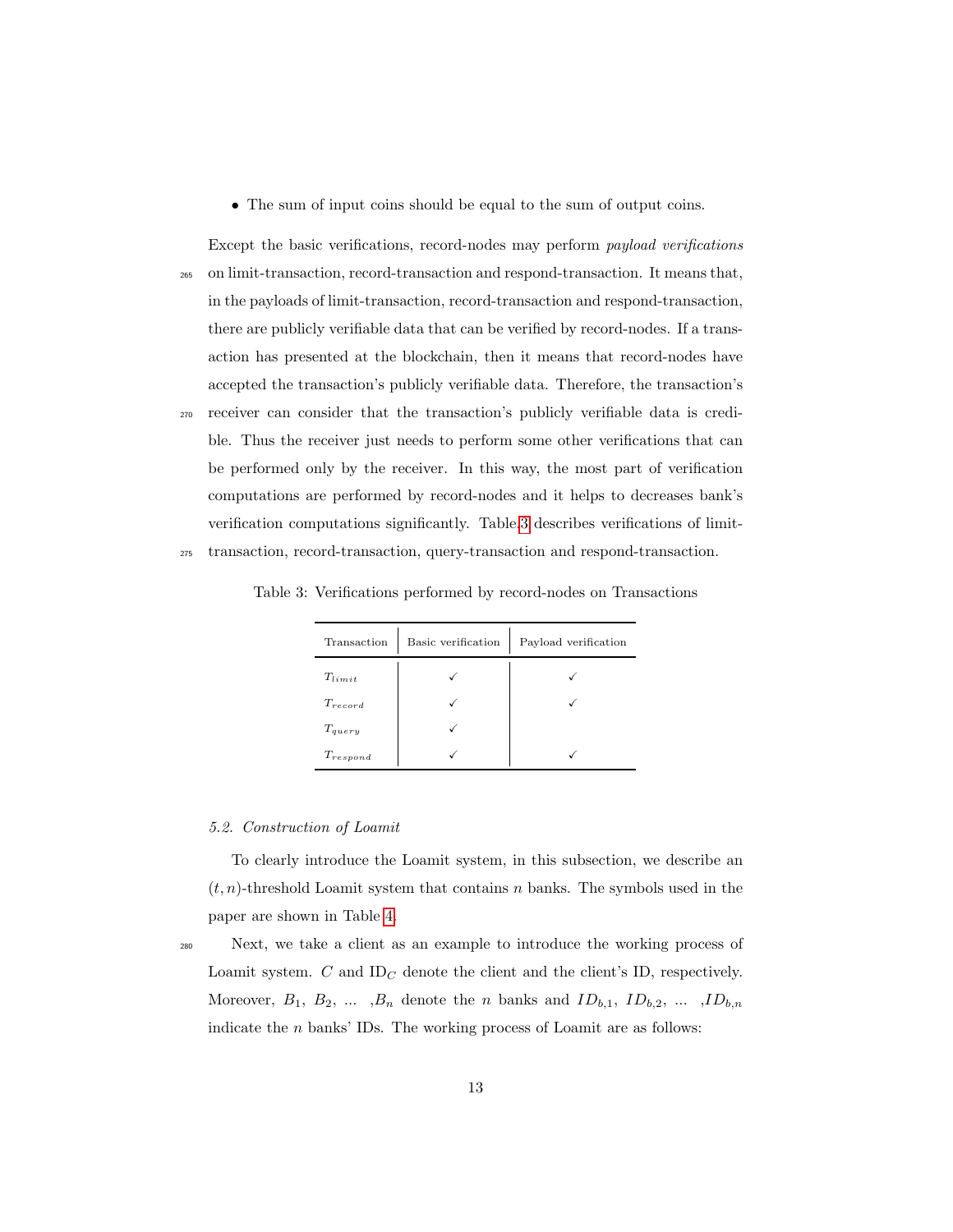Table 4: Symbols of Loamit

<span id="page-13-0"></span>

| Symbol                    | Description                                                          |
|---------------------------|----------------------------------------------------------------------|
| $\boldsymbol{g}$          | the generator of a cyclic group G                                    |
| $\epsilon$                | the bilinear map, $e: \mathbb{G} \times \mathbb{G} \to \mathbb{G}$ . |
| $\mathbb{F}_p$            | the finite field with character p                                    |
| $ID_{b,i}$                | the $i$ -th bank's ID                                                |
| $ID_c$                    | the client's ID                                                      |
| VК                        | the verification key                                                 |
| $\{pk_{b,i}, sk_{b,i}\}\$ | the $i$ -th bank's key pair                                          |
| $\{pk_c, sk_c\}$          | the client's key pair                                                |
| $\{Share_{i,j}\}$         | the <i>i</i> -th bank's share of the <i>j</i> -th transaction        |
| $Resp_i$                  | the <i>i</i> -th bank's respnse                                      |

• Step 1: Build an account. C wants to handle a business in  $B_1$ . The  $285$  business is C's first bank business in the n banks. Then the bank builds an account for C. To do this,  $B_1$  randomly samples a polynomial  $f_0(x)$  of degree  $t-1$  from  $\mathbb{F}_p[x]$  as the following polynomial:

$$
f_0(x) = a_{t-1}x^{t-1} + a_{t-2}x^{t-2} + \dots + a_1x + limit,
$$

where  $limit, a_1, \dots, a_{t-1} \in \mathbb{F}_p$  and  $a_{t-1} \neq 0$ . Moreover, the *limit* is the upper loanable-limit of  $C$  and *limit* is a positive number. Then  $B_1$ 290 generates shares  $Share_{0,1}$ ,  $Share_{0,2}$ ,  $\cdots$ ,  $Share_{0,n}$  as follows:

$$
Share_{0,i} = f_0(ID_{b,i}),
$$

i from 1 to n. Then  $B_1$  generates commitments of efficiencies of  $f_0(x)$  as follows:

$$
CM_{a_{t-1}} = g^{a_{t-1}}, CM_{a_{t-2}} = g^{a_{t-2}}, ..., CM_{limit} = g^{limit}.
$$

After that, for i from 1 to n,  $B_1$  produces commitment of  $Share_i$  as follows:

 $CM_{0,i}^S = g^{Share_{0,i}}$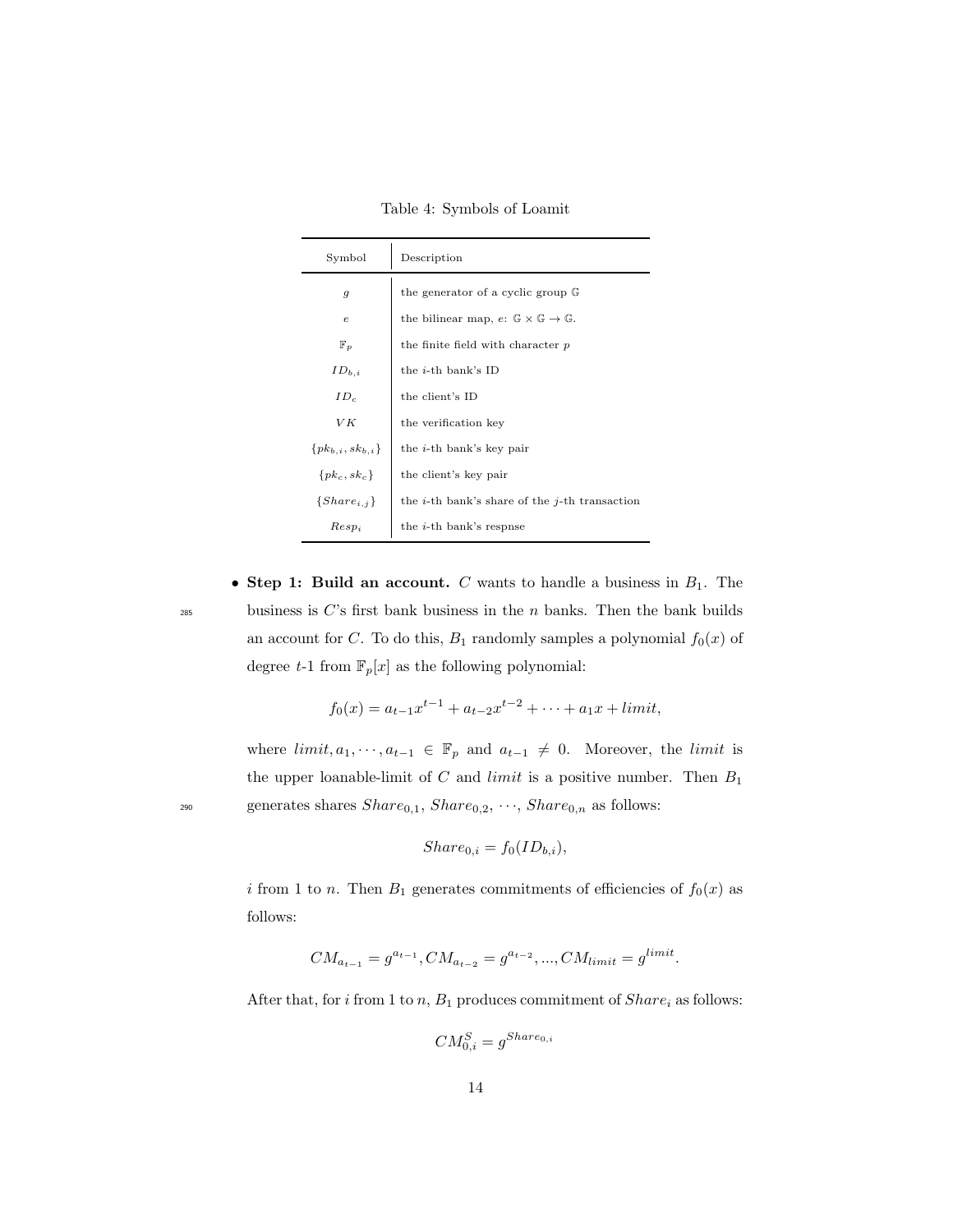where g is an elliptic curve base point. For i from 1 to n,  $B_1$  encrypts  $\mathit{Share}_{0,1}, \mathit{Share}_{0,2}, \dots, \mathit{Share}_{0,n} \text{ into } C_{0,1}^S, C_{0,2}^S, \dots, C_{0,n}^S \text{ follows:}$ 

$$
C_{0,i}^S = E_{pk_i}(Share_{0,i}),
$$

where  $pk_i$  is the  $B_i$ 's public key, i from 1 to n. Then,  $B_1$  generates a limit-transaction  $T_{limit}$  as follows:

| $T_{limit}$        |                |  |              |
|--------------------|----------------|--|--------------|
| Transaction Header |                |  |              |
| Payload            |                |  |              |
| $ID_C$             |                |  |              |
| $CM_{a_{t-1}}$     | $CM_{a_{t-2}}$ |  | $CM_{limit}$ |
| $CM_{0,1}^S$       | $CM^S_{0,2}$   |  | $CM_{0.2}^S$ |
|                    | $C_{0.2}^S$    |  |              |

After that,  $B_1$  sends the  $T_{limit}$  to blockchain network.

• Step 2: Record-nodes verify limit-transactions. Honest record-<sup>300</sup> nodes will verify all new limit-transactions before appending them on the blockchain. Specifically, when an honest record-node receives the limittransaction generated in Step 1, the record-node will verify the transaction's commitments of shares as follows:

 $-$  Get { $CM_{a_{t-1}}, \ldots, CM_{a_1}, CM_{limit}, CM_{0,1}^S, \ldots, CM_{0,n}^S$ } from the <sup>305</sup> limit-transaction.

– Verify whether the following equation always holds for  $i$  from 1 to  $n$ .

$$
(CM_{a_{t-1}})^{ID_{b,i}^{t-1}} \cdots (CM_{a_1})^{ID_{b,i}} (CM_{limit})
$$
  
=  $CM_{0,i}^S$ 

- If the above equation always holds for  $i$  from 1 to  $n$ , then the recordnode accepts the limit-transaction, otherwise the record-node rejects it.
- 310 Step 3: Other banks verify limit-transaction. For i from 1 to n, when the bank  $B_i$  sees the  $T_{limit}$  in the blockchain,  $B_i$  will verify its share as follows: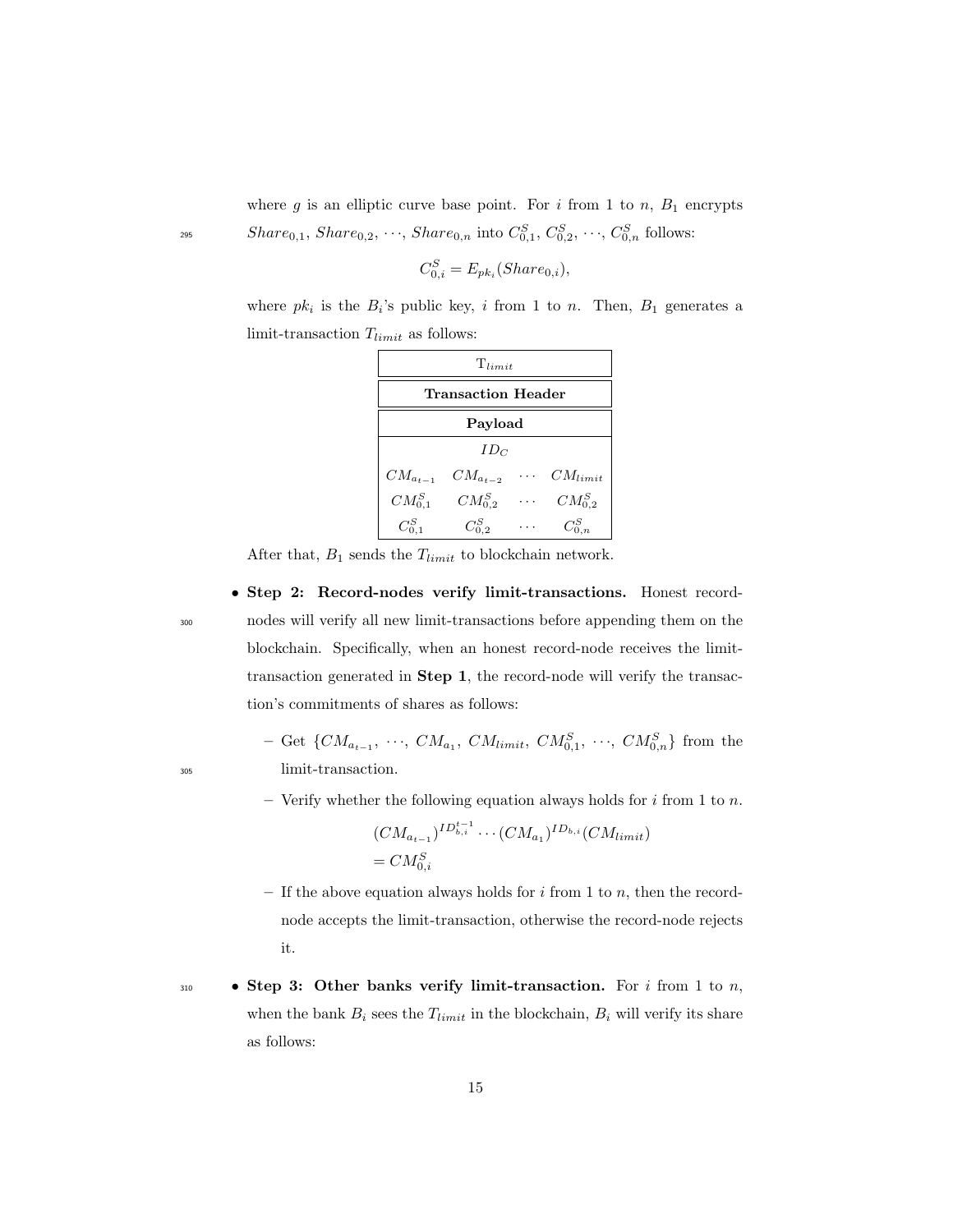- Decrypt  $C_{0,i}^S$  into  $Share'_{0,i}$ .

– If

$$
CM_{0,i}^S = g^{Share'_{0,i}},
$$

 $315$  then  $B_i$  accepts that its share included in the limit-transaction is valid, otherwise  $B_i$  rejects the share.

• Step 4: Record amounts of loans and repayments. If  $C$  borrows  $N_{bor}$  coins from (or repay  $N_{rep}$  coins to)  $B_2$ , then  $B_2$  will generate a record-transaction for the loan business of C. The generation process <sup>320</sup> of record-transaction is same as the limit-transaction. Merely, if it is a loan business, then the secret value of record-transaction is a negative number. In contrast, if it is a repay business, then the secret value of record-transaction is a positive number. After that, a record-transaction can be described as follows:

| $T_{record}$          |                 |            |                |
|-----------------------|-----------------|------------|----------------|
| Transaction Header    |                 |            |                |
| Payload               |                 |            |                |
| $ID_C$                |                 |            |                |
| $CM_{a_{t-1}^\prime}$ | $CM_{a'_{t-2}}$ | $\sim 100$ | $CM_{secret}$  |
| $CM_{p_1,1}^S$        | $CM_{p_1,2}^S$  | $\cdots$   | $CM_{p_1,n}^S$ |
| $C_{n_1-1}^S$         | $C_{n_1,2}^S$   |            | $C_{n_1,n}^S$  |

 $325$  Then,  $B_2$  sends the record-transaction to blockchain network. After that, record-nodes and other banks will verify the record-transactions as same as they do in Step 2 and Step 3.

• Step 4.5: Client check shared amounts. After the client's recordtransactions have been recorded in the blockchain, he can check whether <sup>330</sup> his business amounts are correctly recorded in the blockchain. For instance, a commitment of the client's loan amount is  $CM_{N_{loan}}$ . In fact, the client knows the real loan amount  $N'_{loan}$  corresponding to  $CM_{N_{loan}}$ . Therefore, if the following equation holds, then he will consider that the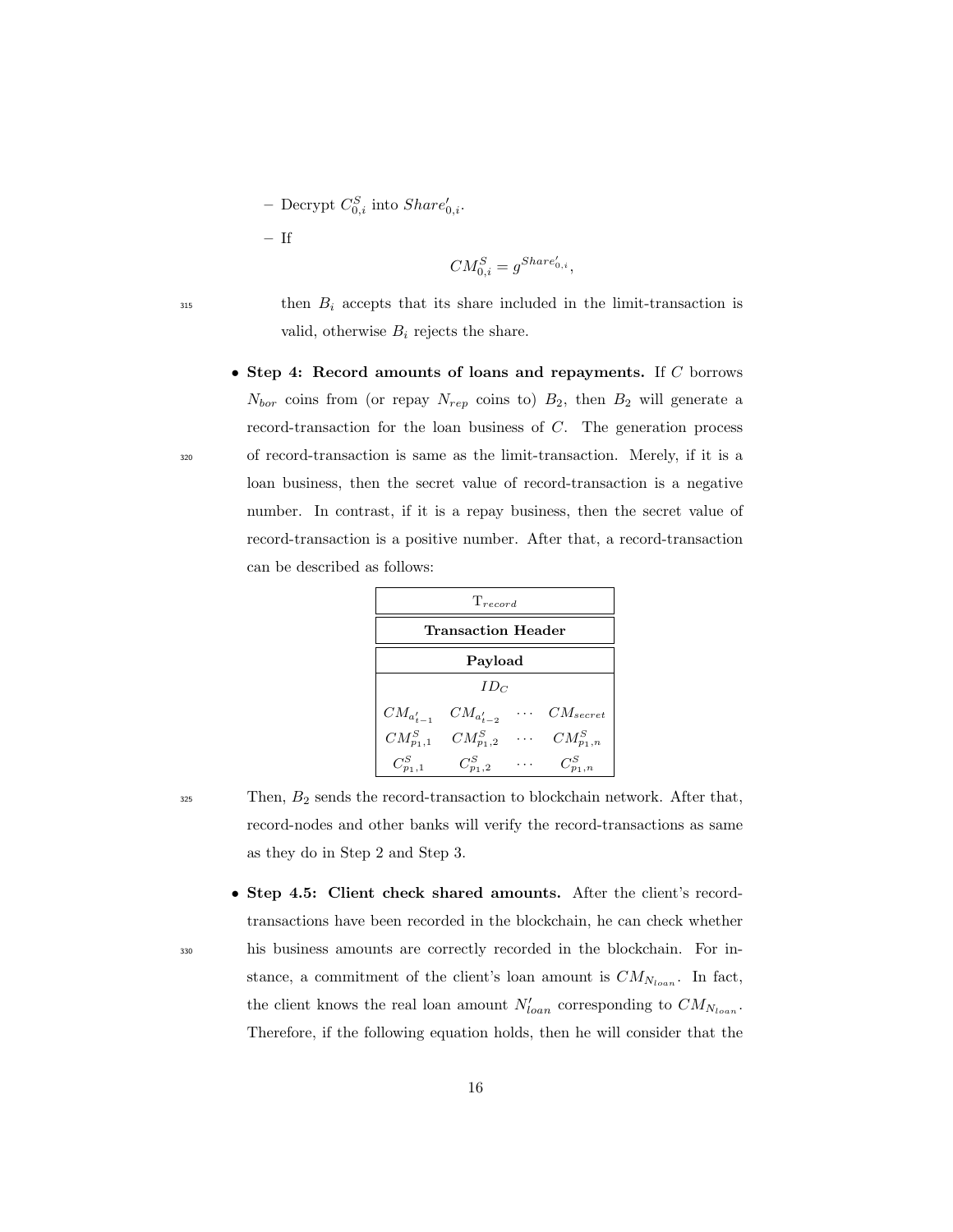commitment  $CM_{N_{loan}}$  is correctly computed.

$$
CM_{N_{loan}} = g^{N'_{loan}}
$$

 $\bullet$  **Step 5: Query.** If C wants to apply a loan business in a bank. For instance, the bank is  $B_{qeury}$ . Then,  $B_{qeury}$  needs to check C's residual loanable-limit before lending coins to C. Let  $N_{residual}$  denote C's residual loanable-limit at this moment. If  $N_{residual}$  is zero or negative, then  $C$ cannot borrow any coins from the bank. However, if  $N_{residual}$  is a positive 340 number, then C can borrow at most  $N_{residual}$  coins from  $B_{qeury}$ . To realize this function of query,  $B_{qeury}$  sends a query-transaction to blockchain network for getting C's residual loanable-limit. The query-transaction is described as follows:

| $T_{query}$               |  |  |
|---------------------------|--|--|
| <b>Transaction Header</b> |  |  |
| Payload                   |  |  |
| $ID_C$                    |  |  |

• Step 6: Respond. After the  $T_{query}$  sent by  $B_{query}$  has presented in the <sup>345</sup> blockchain, if a bank wishes to respond the query, then it will generate a response according to the  $T_{query}$ . Then the bank will secretly send his response to  $B_{qeury}$  via transaction. Finally, if  $B_{qeury}$  may collet at least t responses correctly computed by corresponding banks, then  $B_{qeury}$  can recover the  $C$ 's correct residual loanable-limit. For instance,  $B_3$  wishes to <sup>350</sup> respond the  $T_{query}$ . Let  $Resp_{b,3}$  be the response generated by  $B_3$ .  $B_3$  can generate  $Resp_{b,3}$  as the following equation with all  $B_3$ 's shares related to  $ID_C$ :

 $Resp_{b,3} = Share_{0,3} + Share_{1,3} + ... + Share_{k,3}$ 

where  $Share_{0,3}$ ,  $Share_{1,3}$ ,..., $Share_{k,3}$  are all  $B_3$ 's shares related to C. Then,  $B_3$  generates a commitment  $CM_{Resp_{b,3}}$  of the  $Resp_{b,3}$  as follow:

$$
CM_{Resp_{b,3}} = g^{Resp_{b,3}},
$$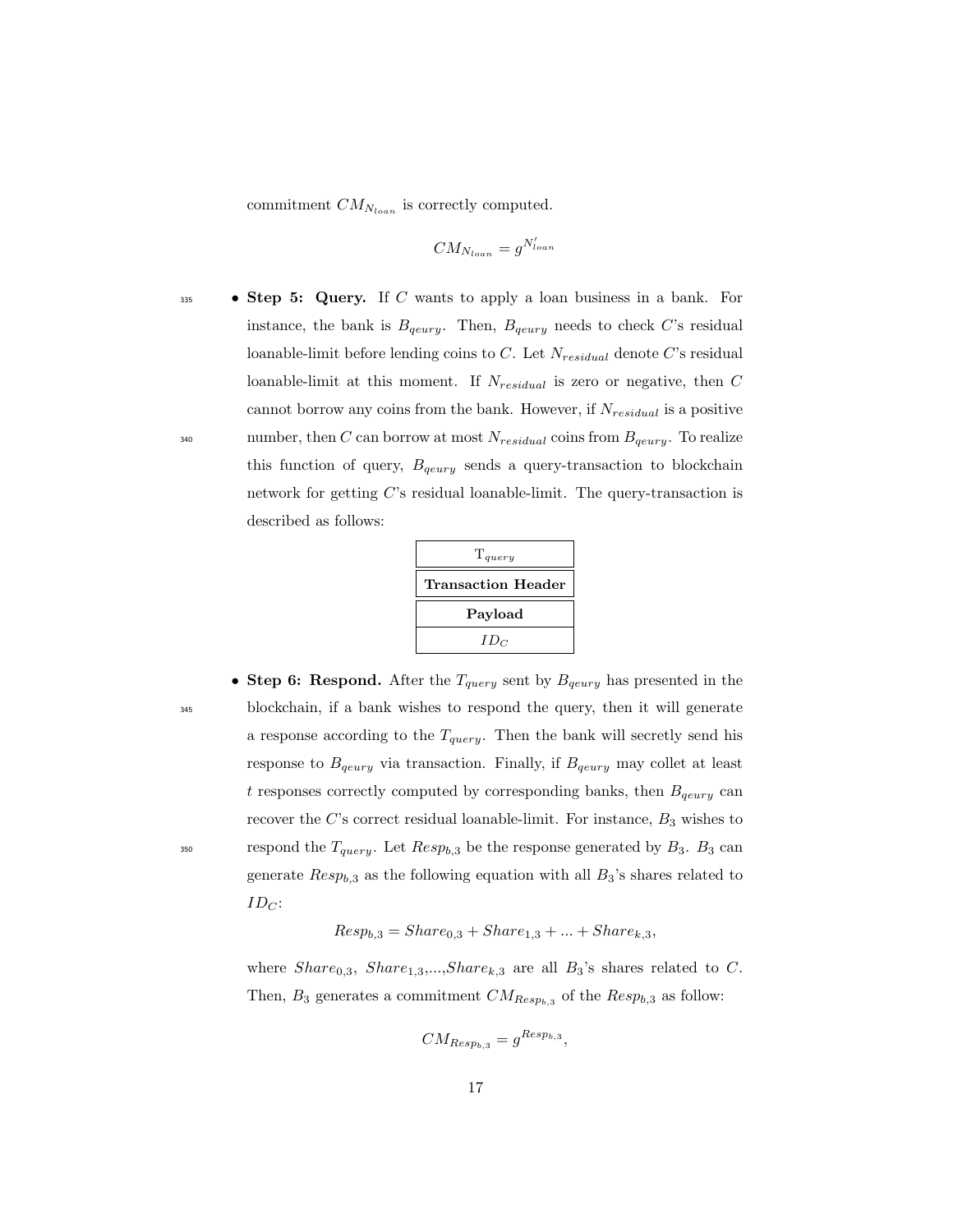<sup>355</sup> After that,  $B_3$  encrypts  $\mathbb{R}e^{i\theta}$ , and  $\mathbb{R}e^{i\theta}$  as follow:

$$
C_{Resp_{b,3}} = E_{pk_{query}}(Resp_{b,3}),
$$

where  $pk_{query}$  is the bank  $B_{qeury}$ 's public key. Then,  $B_3$  generates a respond-transaction as follow:

| $T^3_{respond}$                           |  |  |
|-------------------------------------------|--|--|
| <b>Transaction Header</b>                 |  |  |
| Payload                                   |  |  |
| $ID_C$ $CM_{Resp_{b,3}}$ $C_{Resp_{b,3}}$ |  |  |

Finally,  $B_3$  sends the respond-transaction  $T^3_{respond}$  to blockchain network. Similarly, other banks may generate and send similar respond-transactions  $360$  to blockchain network. For instance,  $B_4$  may send a respond-transaction as follow:

| $T^4_{respond}$                                        |  |  |
|--------------------------------------------------------|--|--|
| Transaction Header                                     |  |  |
| Payload                                                |  |  |
| $ID_C$ $CM_{Resp_{b,4}}$<br>$C_{\mathcal{R}esp_{b,4}}$ |  |  |

- Step 7: Record-nodes verify respond-transactions. After receiving a new respond-transaction, a record-node will verify the validation of the transaction's commitment of response. For example, a record-node  $T^4_{respond}$  which is  $B_4$ 's respond-transaction. The record-node will process it as follows:
	- Collect all commitments of shares of  $B_4$  related to  $ID_C$ . Let the commitments of shares be  $CM_{0,4}$ ,  $CM_{1,4},..., CM_{t,4}$ .
	- Extract the commitment  $CM_{Resp_{b,4}}$  from  $T^4_{respond}$ .
- <sup>370</sup> If the follow equation holds,

$$
CM_{0,4}CM_{1,4}...CM_{t,4} = CM_{Resp_{b,4}},
$$

then the record-node will accept the commitment of  $B_4$ 's response, otherwise the record-node rejects it.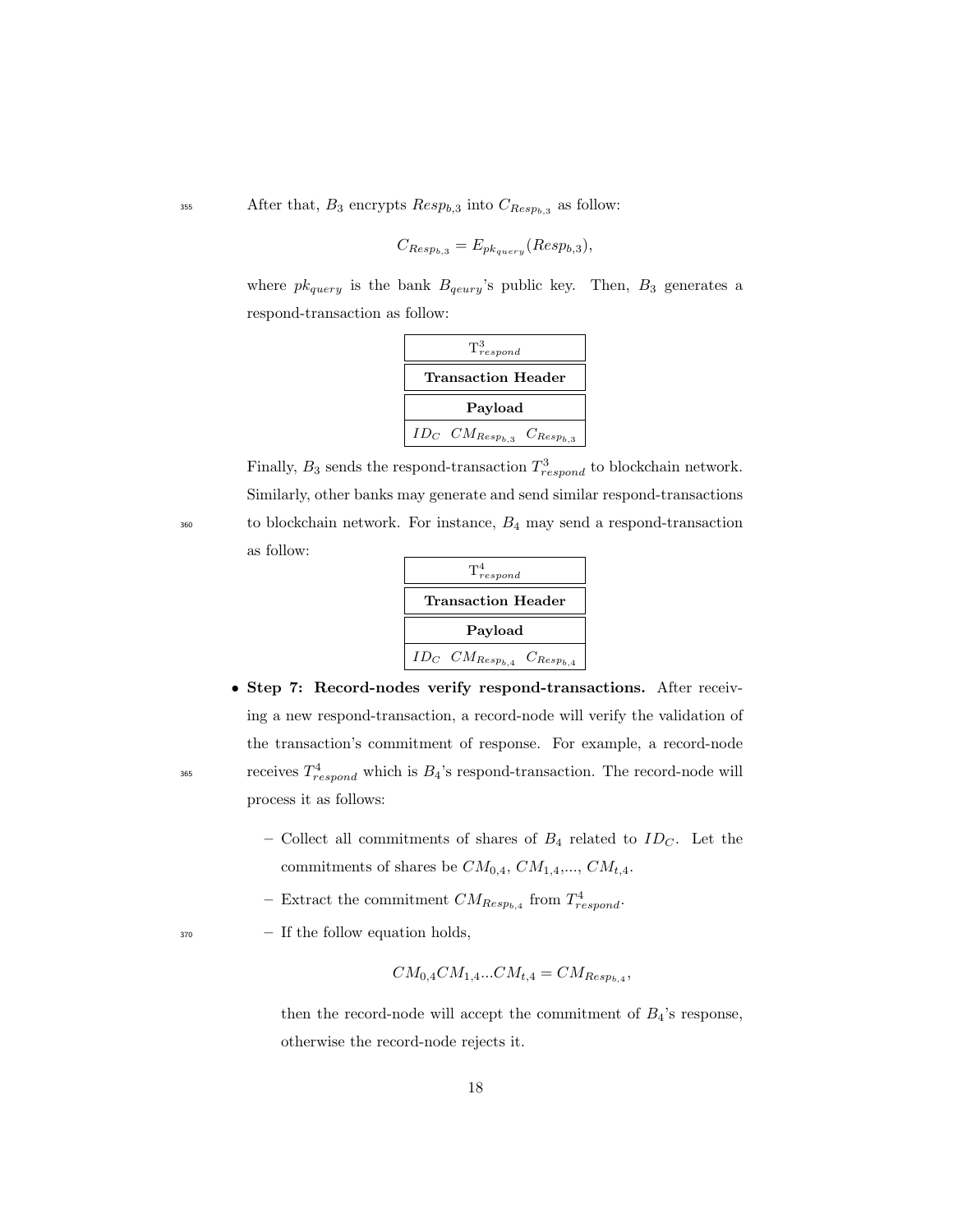• Step 8: Recover.  $B_{qeury}$  is the query bank. If  $B_{qeury}$  can collect at least t correct responses, then  $B_{qeury}$  can correctly recover the real resid-<sup>375</sup> ual loanable-limit of C. For instance,  $T^1_{respond}$ ,  $T^2_{respond}$ ,  $\cdots$ ,  $T^t_{respond}$  have presented at the blockchain. It means that all publicly verifiable data of the transactions is valid. Therefore,  $B_{\text{geury}}$  just needs to decrypt all encrypted responses. After decryptions,  $B_{\text{query}}$  get t un-encrypted responses that are  $Resp'_{b,1}$ ,  $Resp'_{b,2}$ ,...,  $Resp'_{b,t}$ . Then, for i from 1 to t, if the follow-<sup>380</sup> ing equation holds, then  $B_{qeury}$  accepts  $Resp'_{b,i}$ , otherwise  $B_{qeury}$  rejects it.

$$
CM_{Resp_{b,i}} = g^{Resp'_{b,i}},
$$

If the t responses are all accepted, then  $B_{qeury}$  may use the *lagrange* interpolation to reconstruct a polynomial as follow:

$$
\tilde{F}(x) = \sum_{i=1}^{t} Resp'_{b,i} \prod_{j=1, j \neq i}^{t} \frac{x - ID_{b,j}}{ID_{b,i} - ID_{b,j}}.
$$

Finally,  $B_{\text{geury}}$  calculates  $\tilde{F}(0)$  that is real residual loanable-limit of C.

# <sup>385</sup> 6. Performance Evaluation

In this section, we give a Loamit's performance evaluation that may be broken into three parts. The first part studies the processing time of cryptographic and mathematic computations. The time of processing transactions is researched in the second part. The last part further demonstrates the processing <sup>390</sup> time of blocks when different transactions are sent to the blockchain network. The section starts with the prototype system setting.

### 6.1. Prototype System Setting

Loamit's efficiency mainly depends on the blockchain platform, computer platform and performance of cryptographic schemes. For instance, in this paper, <sup>395</sup> we use the Ethererum blockchain as the platform. Specifically, in the Ethereum blockchain, (i) a block can contains at most 62360-byte transactions, (ii) its average block interval is about 15 s and (iii) its transaction's payload contains at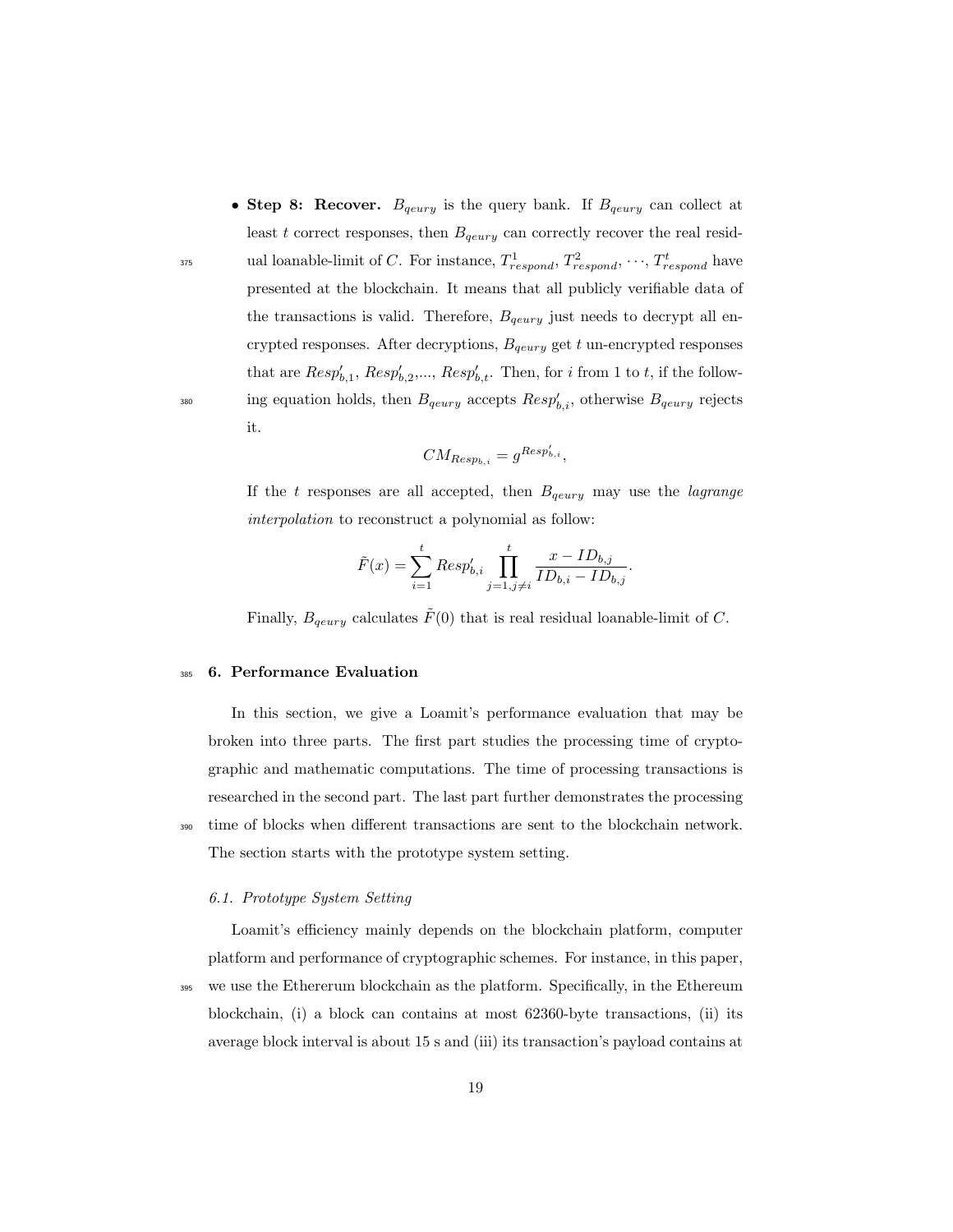most 1014-byte data. Consequently, Loamit's efficiency is significantly limited by the blockchain plarform. Therefore, if we use a more efficient blockchain <sup>400</sup> platform, then we might get a better throughput.

In the prototype system, we implement a (2,3)-threshold Loamit prototype system that contains three banks. Let the three banks be  $B_1$ ,  $B_2$  and  $B_3$ . If a bank can collect two correct responses from two banks (including the response generated by the query bank itself), then the query bank can obtain the correct

<sup>405</sup> residual loanable-limit of a client. We use laptops and virtual machines to perform the prototype system. Specifically, our laptop's configuration is described as follows: the Intel i5-5300 CPU with 2.30GHz, 4GB memory, Ubuntu 16.04. In the local area network, we deploy a local blockchain via go-ethereum that is a Go implementation of the Ethereum protocol [\[13\]](#page-27-2). In the blockchain network,

<sup>410</sup> we deploy four record-nodes (miners), and we use transaction simulator [\[13\]](#page-27-2) to simulate banks to generate and send transactions. Moreover, we record Loamit system's key data in the transaction's payload.

Additionally, Ethererum has a embedded signature scheme that is the ECD-SA based on the secp256k1 elliptic curve [\[10\]](#page-26-6). For convenience, we use the <sup>415</sup> scheme to sign messages. Besides, to encrypt sensitive data recorded in the payloads of limit-transaction, record-transaction and respond-transaction, we use ECIES based on secp256k1 to encrypt some data via receiver's public key, where the cipher block has a length of 64 bytes. It results in that each encrypted data has a length of 64 bytes. Moreover, the encrypted data can be decrypted <sup>420</sup> only by the corresponding receivers since only the receiver has the corresponding private key. Furthermore, we utilize the secp256k1-based point multiplication to commit sensitive data.

# 6.2. Processing Time of Cryptographic Schemes

Generally, the time cost of performing cryptographic schemes will have a <sup>425</sup> certain degree of influence on the time of processing transactions. Therefore, in the sub-section, we study the time cost of cryptographic schemes.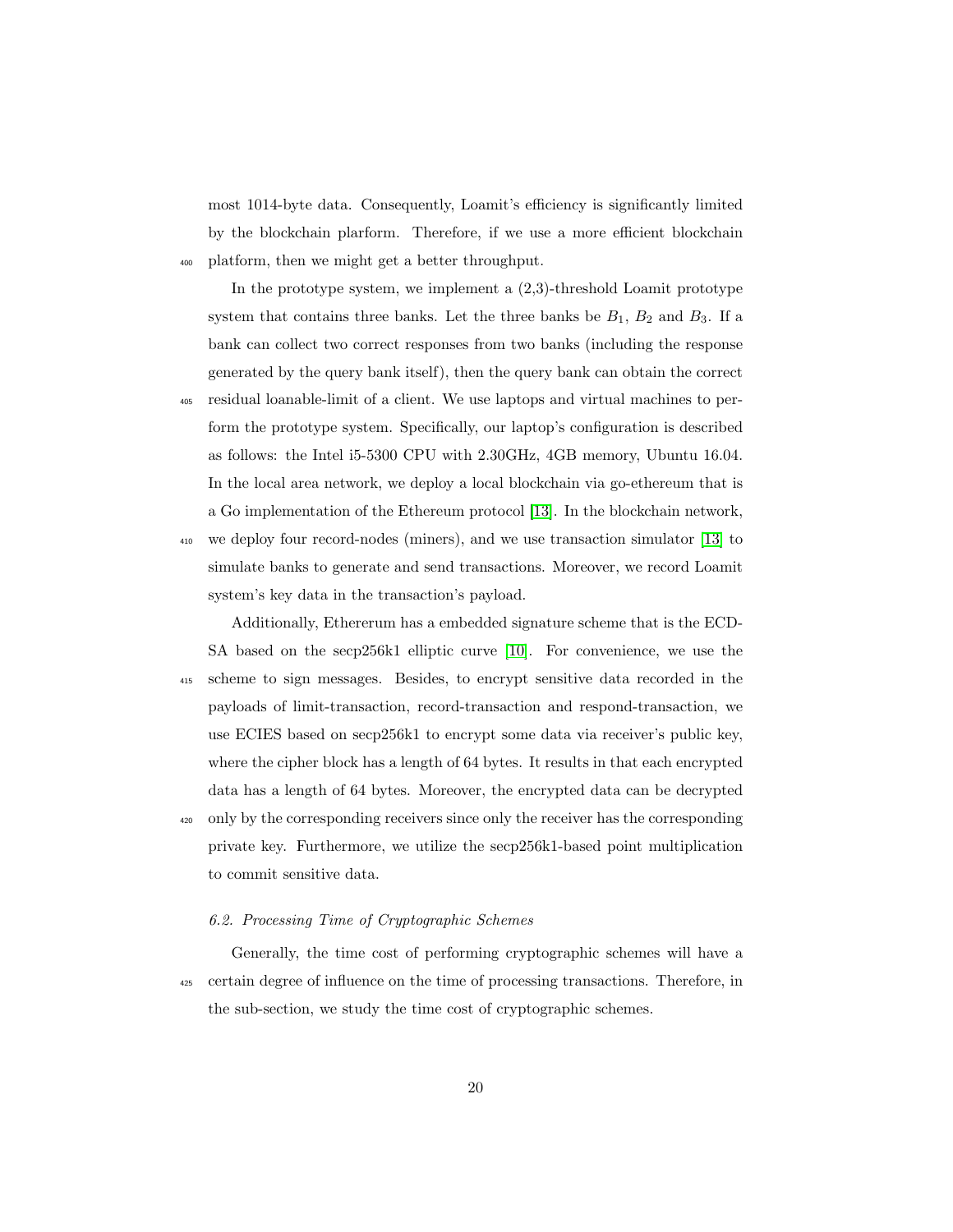For each of point multiplication, point addition, field addition, field multiplication, encryption, decryption, signing and verifying signatures, we perform 1000 experiments to obtain their average time cost, and the average time cost is described in Table [5.](#page-20-0)

| Scheme                           | Time cost         |
|----------------------------------|-------------------|
| Secp256k1-based Point Mul        | $596.113 \ \mu s$ |
| Secp256k1-based Add              | $2.328 \ \mu s$   |
| Field Add                        | $0.071 \ \mu s$   |
| Field Mul                        | $0.531 \; \mu s$  |
| Secp256k1-curve ECDSA Sign       | $4.425$ ms        |
| Secp256k1-curve ECDSA Verify Sig | $9.137$ ms        |
| Secp256k1-curve ECIES Encryption | $8.745$ ms        |
| Secp256k1-curve ECIES Decryption | 4.367 ms          |
| <b>Block Interval</b>            | $15.3 \text{ s}$  |

<span id="page-20-0"></span>Table 5: Average Time cost of cryptographic schemes

430

#### 6.3. Generate Transactions

In the Loamit system, different transactions may have different generation time. Consequently, in the sub-section, we study generation time of transactions in the prototype system. We discuss the limit-transaction and record-<sup>435</sup> transaction at first.

In the prototype system, we implement a (2,3)-threshold Loamit instance. Therefore, the payload of the  $T_{limit}$  or  $T_{record}$  includes a client's ID, two commitments of efficiencies of polynomial, three commitments of shares and three encrypted shares as mentioned at section [5.2.](#page-12-1) According to the last sub-section,

<sup>440</sup> these data have a length of 544 bytes. We know that the payload of a transaction, in the Ethererum blockchain, can include at most 1014 bytes. Therefore, a normal transaction is enough to record all those data. Specifically, the limit-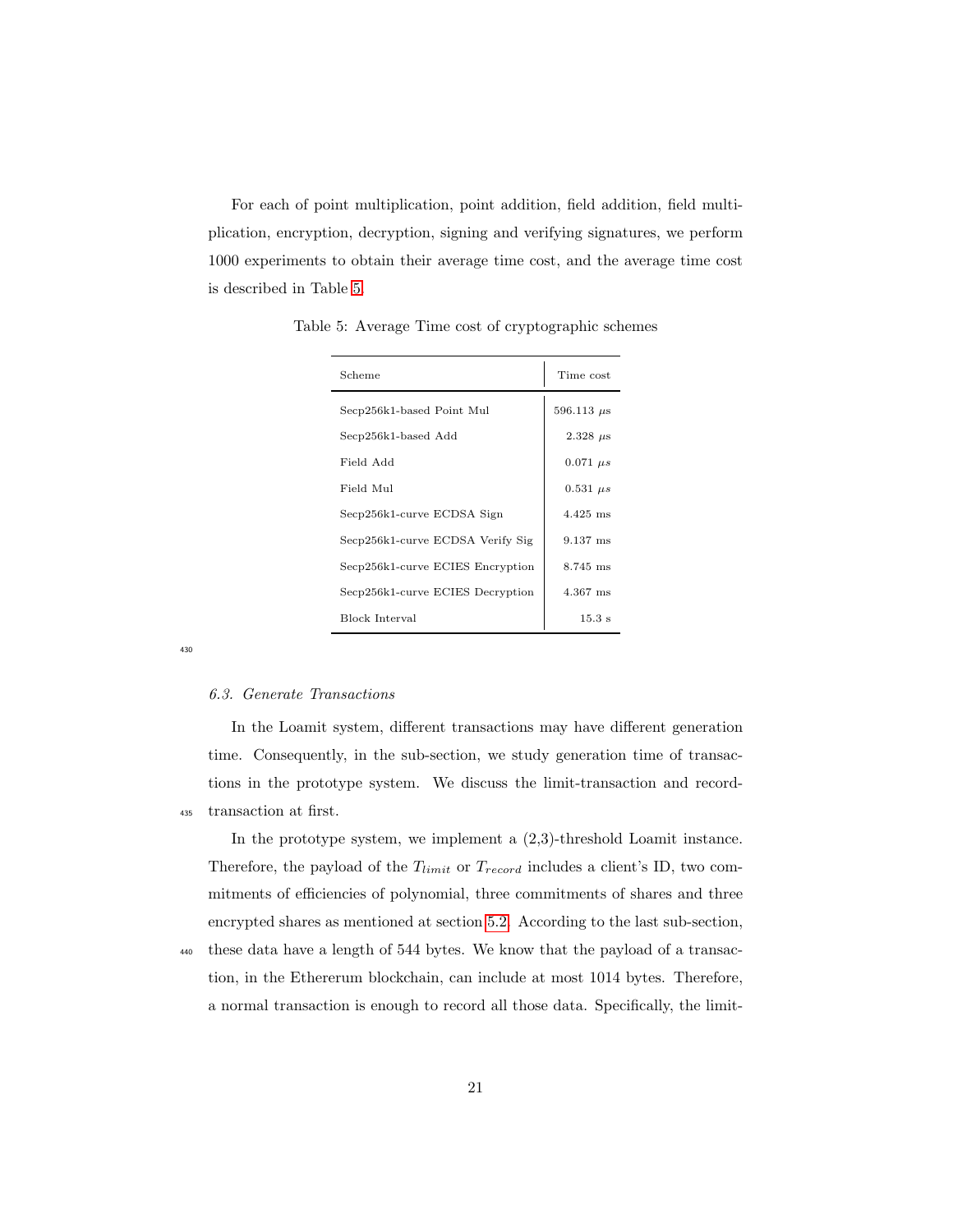| $T_{limit}$               |                                     | $T_{record}$                           |  |                                           |                                              |
|---------------------------|-------------------------------------|----------------------------------------|--|-------------------------------------------|----------------------------------------------|
| <b>Transaction Header</b> |                                     | Transaction Header                     |  |                                           |                                              |
| Payload                   |                                     | Payload                                |  |                                           |                                              |
|                           |                                     | $ID_C$ $CM_{a_1}$ $CM_{limit}$         |  |                                           | $ID_C$ $CM_{a'_1}$ $CM_{secret}$             |
|                           |                                     | $CM_{0.1}^S$ $CM_{0.2}^S$ $CM_{0.3}^S$ |  |                                           | $CM_{p_1,1}^S$ $CM_{p_1,2}^S$ $CM_{p_1,3}^S$ |
|                           | $C_{0.1}^S$ $C_{0.2}^S$ $C_{0.3}^S$ |                                        |  | $C_{p_1,1}^S$ $C_{p_1,2}^S$ $C_{p_1,3}^S$ |                                              |

transaction and record-transaction can be described as follows:

In the implementation, the sizes of query-transaction and respond-transaction <sup>445</sup> are fixed. Specifically, they can be described as follows:

| $T_{query}$               | $\mathrm{T}^k_{respond}$                          |  |
|---------------------------|---------------------------------------------------|--|
| <b>Transaction Header</b> | <b>Transaction Header</b>                         |  |
| Payload                   | Payload                                           |  |
| $ID_C$                    | $ID_C \quad CM_{Resp_{b,k}} \quad C_{Resp_{b,k}}$ |  |

In the above table,  $k=1, 2$  or 3.

In our experiments, sizes of the four transactions' payloads are shown in Table [6.](#page-21-0) For each of  $T_{limit}$ ,  $T_{record}$ ,  $T_{query}$  and  $T_{respond}$ , we generate 1000 transactions in order to obtain their average generation time cost, and their average time cost are shown in Table [7.](#page-23-0)

<span id="page-21-0"></span>Table 6: Payloads of Transactions Used in the Prototype System

| Payload                  | Size      |
|--------------------------|-----------|
| Payload of $T_{limit}$   | 544 bytes |
| Payload of $T_{record}$  | 544 bytes |
| Payload of $T_{query}$   | 32 bytes  |
| Payload of $T_{respond}$ | 160 bytes |

450

# 6.4. Verify transactions

In the prototype system, before a transaction is appended at the blockchain, record-nodes must verify the transaction. Specifically, record-nodes verify all publicly verifiable data of the transaction. Moreover, if a transaction has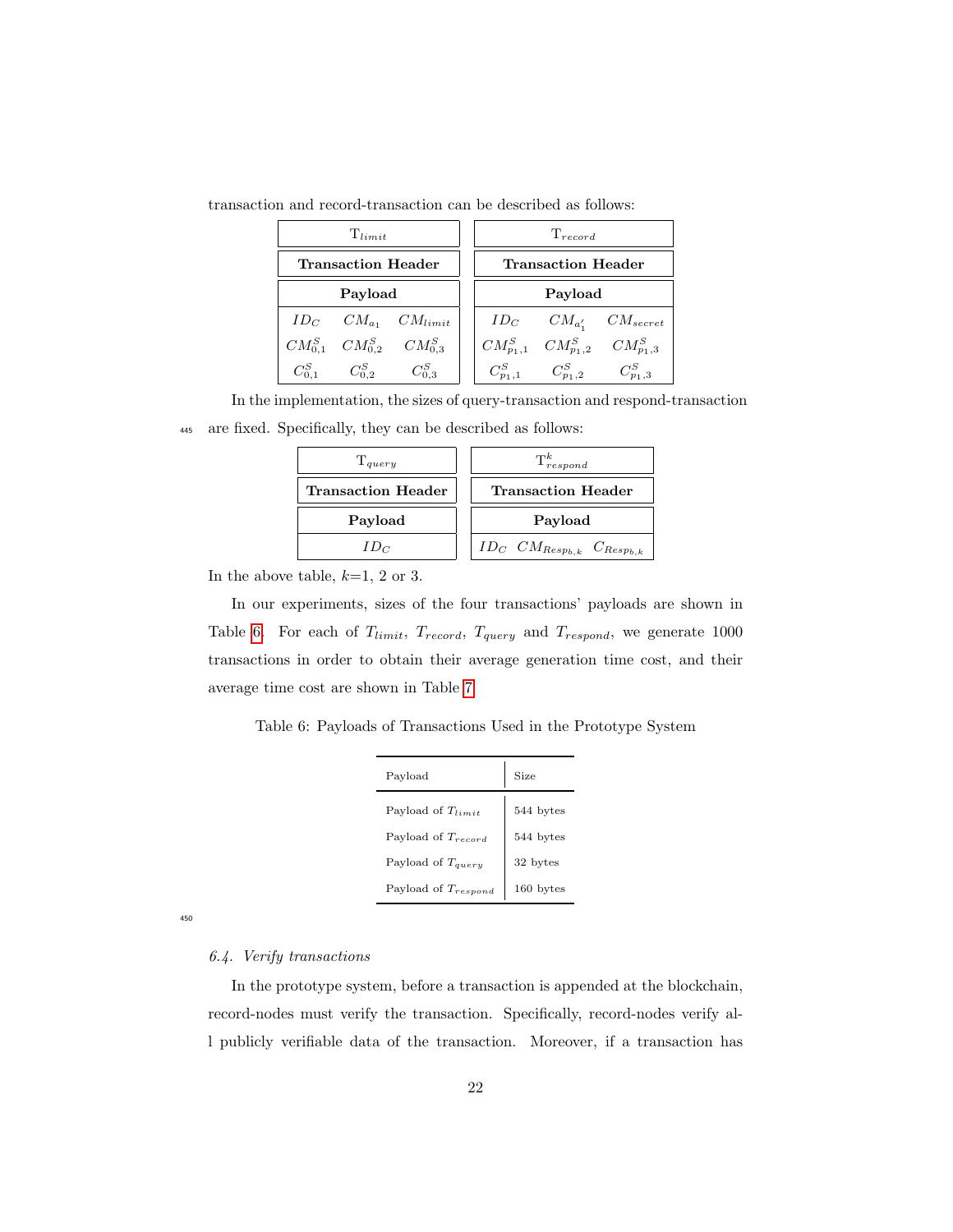- <sup>455</sup> appeared at the blockchain, then the transaction's publicly verifiable data is credible. Consequently, banks do not have to verify the transaction's publicly verifiable data. In this way, it significantly reduces verifying computations of banks. In the sub-section, we study transactions' verification time cost. All publicly verifiable data of transactions are summarized as follows:
- <sup>460</sup> All transactions' signatures are publicly verifiable data that can be verified by record-nodes. Therefore, if a transaction has appeared at the blockchain, then it means that the transaction's signature is credible, and others donot need to verify the signature.

• Except signatures, the payloads of limit-transaction, record-transaction <sup>465</sup> and respond-transaction contain public verifiable data that can be verified by record-nodes. Specifically, they are commitments of shares and commitments of responses.

In this way, a bank just needs to verify some key data that can be verified only by itself.

<sup>470</sup> For each of  $T_{limit}$ ,  $T_{record}$ ,  $T_{query}$  and  $T_{respond}$ , we generate 1000 transactions, and then obtain their average verifying time cost, which are shown in Table [7.](#page-23-0) Specifically, in Table [7,](#page-23-0)  $S$  is a signing computation,  $V$  denotes a signature verification,  $PM$  describes a point multiplication on the ECC,  $PA$  is a point addition on the ECC,  $E$  is a encryption,  $D$  denotes a decryption,  $FM$  $_{475}$  describes a field multiplication and FA is a field addition. For instance, "2P-M+3PA+1V+1E" denotes that the corresponding computations contain 2 point multiplications, 3 point additions, 1 signature verification and 1 encryption.

### 6.5. Blockchain Performance Evaluation

We run our Loamit prototype system on the Ethereum blockchain. After <sup>480</sup> generating a certain number of blocks, the block interval tends to be stable. That is, generating 1000 blocks takes about 4.3 hours. In other words, generating a block takes about 15.2 s on average. Furthermore, in the Ethereum blockchain, a block can record transactions of at most 62360 bytes, a transaction with an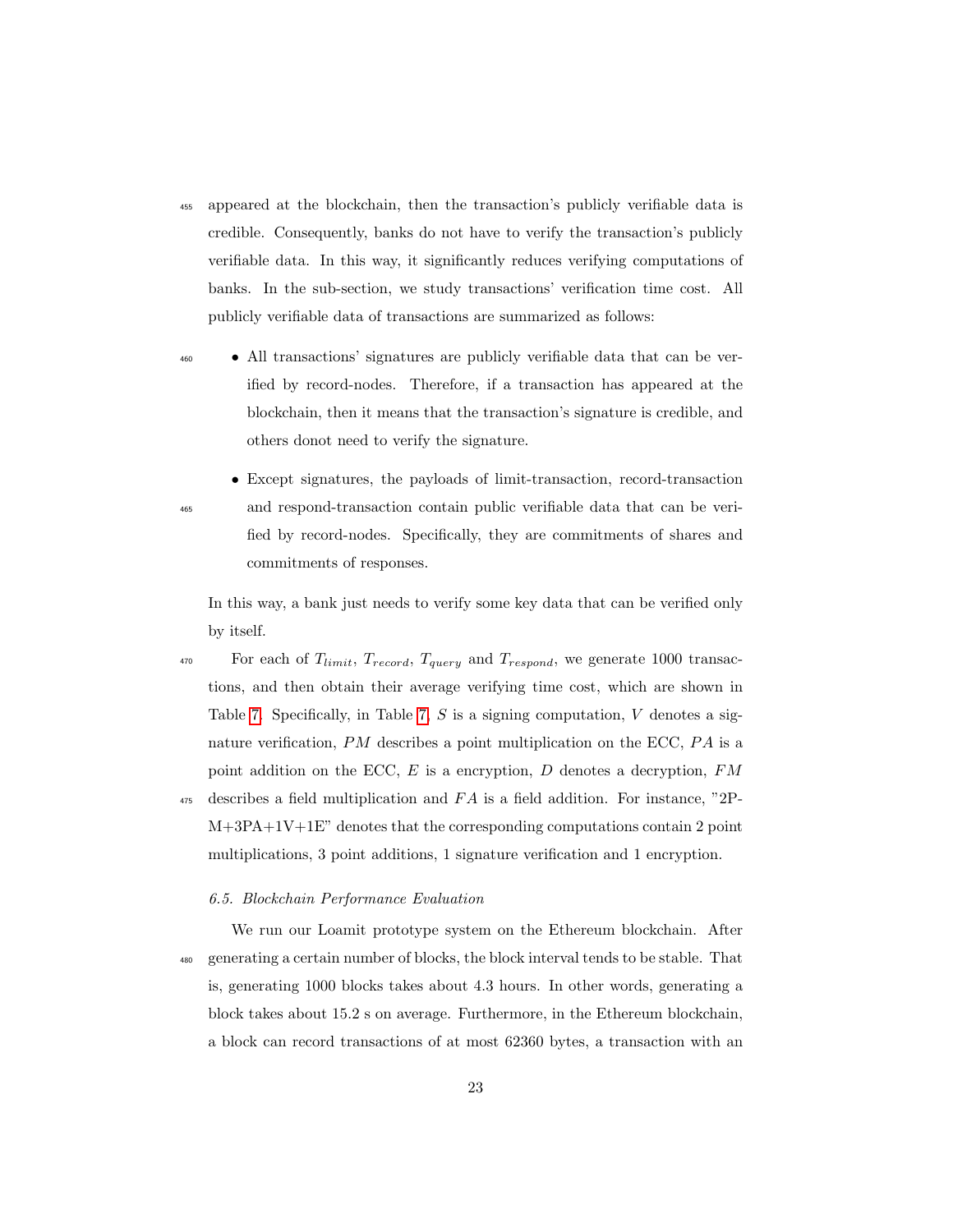| Operation on transaction             | Computations    | Time cost       |
|--------------------------------------|-----------------|-----------------|
| Bank generates a $T_{limit}$         | $1S+5PM+3E$     | $34.465$ ms     |
| Bank generates a $T_{record}$        | $1S+5PM+3E$     | 34.576 ms       |
| Bank generates a $T_{query}$         | 1S              | 5.247 ms        |
| Bank generates a $T_{respond}$       | $1S+kFA+1PM+1E$ | 14.588 ms       |
| Record-node verifies a $T_{limit}$   | $1V+3PM+3PA$    | $10.932$ ms     |
| Record-node verifies a $T_{record}$  | $1V+3PM+3PA$    | $10.872$ ms     |
| Record-node verifies a $T_{query}$   | 1V              | 9.131 ms        |
| Record-node verifies a $T_{respond}$ | $1V+kPA$        | 9.149 ms        |
| Bank verifies a $T_{limit}$          | $1D+1PM$        | 4.963 ms        |
| Bank verifies a $T_{record}$         | $1D+1PM$        | 4.876 ms        |
| Bank verifies a $T_{respond}$        | $1D+1PM$        | 4.398 ms        |
| Bank recovers the result             | $4FA+4FM$       | $2.408 \ \mu s$ |

<span id="page-23-0"></span>Table 7: Average Time cost of processing transactions

In the table,  $\overline{S}$  is a signing computation, V denotes a signature verification, PM describes a point multiplication on the ECC,  $PA$  is a point addition on the ECC,  $E$  is a encryption,  $D$  denotes a decryption,  $FM$  describes a field multiplication and  $FA$  is a field addition. For instance, "2PM+3PA+1V+1E" denotes that the corresponding computations contain 2 point multiplications, 3 point additions, 1 signature verification and 1 encryption.

empty payload is of 308 bytes and a transaction's payload can record data of <sup>485</sup> at most 1014 bytes. Therefore, a transaction's size should be from 308 bytes to 308+1014=1322 bytes.

According to Table [6](#page-21-0) and above contents, in our implementation, any transaction's size can be calculated. Transactions' sizes are shown at Table [8.](#page-24-0) A block can record transactions of at most 62360 bytes. Therefore, if a block only <sup>490</sup> record identical transactions, then the number of recorded transactions has a limit. The limits are described in the Fig[.2.](#page-29-0)

In our experiments, because different transactions have different significance, so more significant transactions should be processed more early than less significant transactions. In the Ethererum blockchain, record-nodes (miners) earlier <sup>495</sup> process the transaction with more fee. Therefore, we set different transaction-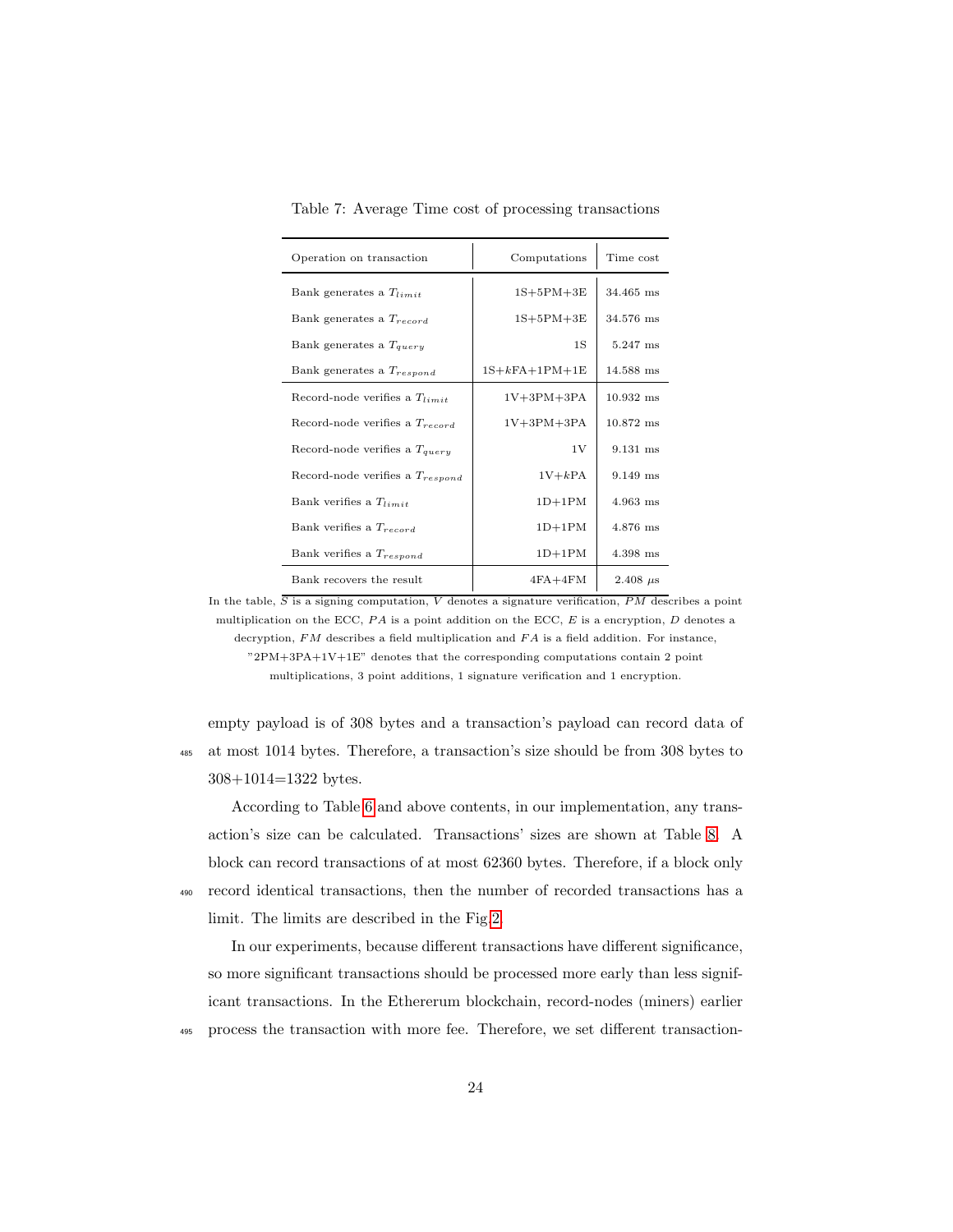<span id="page-24-0"></span>Table 8: Transactions' sizes in Our Simulation

| Transaction   | Size      |
|---------------|-----------|
| $T_{limit}$   | 852 bytes |
| $T_{record}$  | 852 bytes |
| $T_{query}$   | 340 bytes |
| $T_{respond}$ | 468 bytes |

s having different transaction fees. When different transaction are pending in record-nodes transaction pool, transactions with more fees will be recorded earlier. In the Loamit prototype system, the limit-transaction and recordtransaction are the base of later transactions. Therefore, they have the first <sup>500</sup> priority. For quickly responding bank's query, we set that query-transaction has the second priority and respond-transaction has the third priority. In our

Table 9: Transaction fee

<span id="page-24-1"></span>experiments, their transaction fees are shown at Table [9.](#page-24-1) In our experiments,

| Transaction   | Transaction fee |  |
|---------------|-----------------|--|
| $T_{limit}$   | $0.002$ ETH     |  |
| $T_{record}$  | $0.002$ ETH     |  |
| $T_{query}$   | $0.0015$ ETH    |  |
| $T_{respond}$ | $0.001$ ETH     |  |

after a query-transaction has appeared in the  $n$ -th block of the blockchain, corresponding respond-transaction will appear in the  $n + 1$ -th block quickly. <sup>505</sup> Therefore, the time from sending query-transaction to recovering desired resid-

ual loanable-limit of a client may be 15 s to 30 s.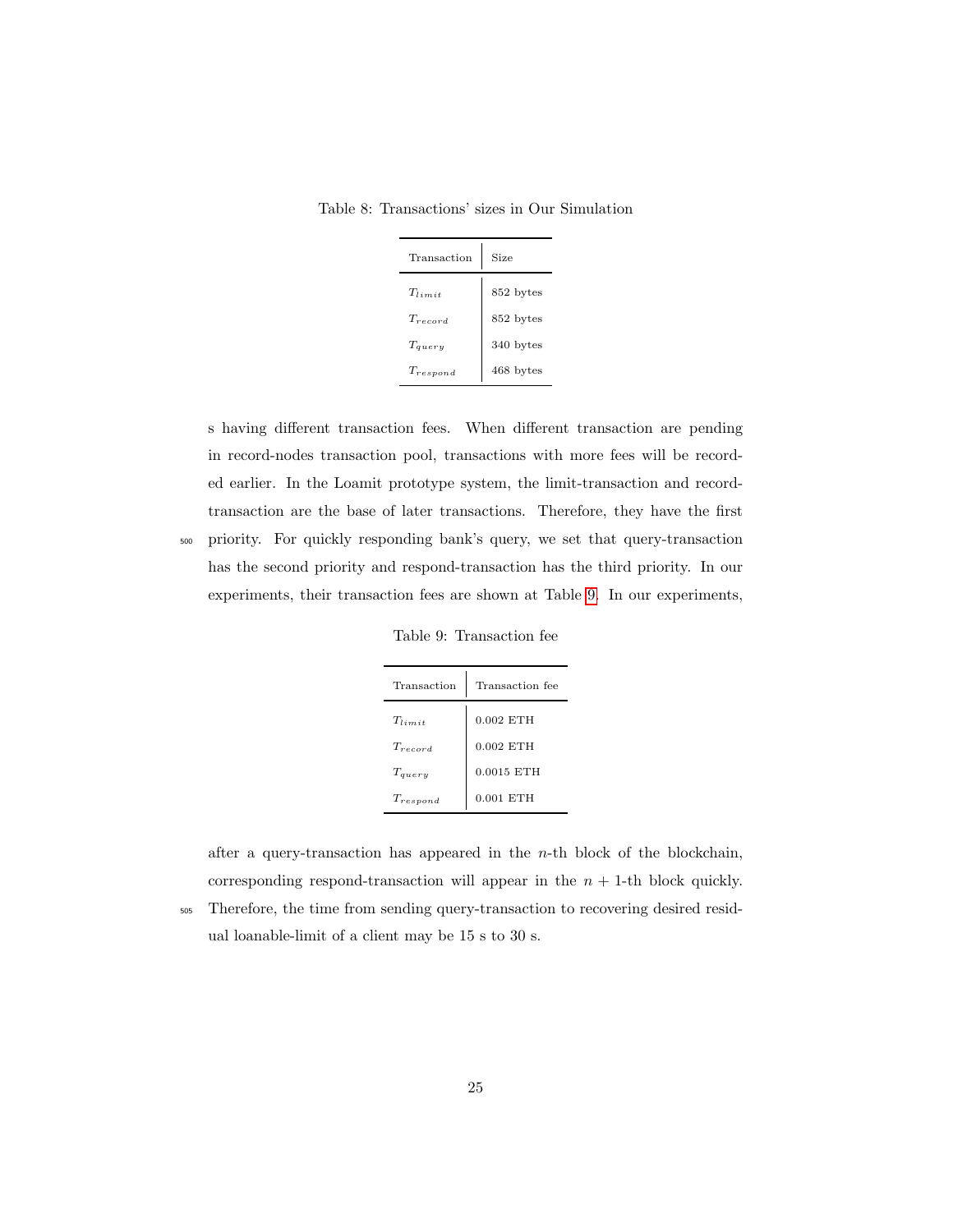### 7. Conclusion

In this paper, we propose a blockchain-based residual loanable-limit query system, called Loamit. The Loamit system is composed of a certain number of <sup>510</sup> banks. After opening an account for a new client, the related bank will generate an initial loanable-upper-limit to the client by sending a limit-transaction to the blockchain at the same time. Moreover, all amounts of loans or repayments are confidentially shared among banks by using verifiable secret sharing. The shared amounts are always confidential as long as a certain number of banks <sup>515</sup> are honest. Besides, any bank can only inquire the residual loanable-limit of a client, rather than details of loans and repayments. Therefore, this method significantly protects the privacy of clients and banks. Furthermore, the loamit system can smoothly work if a threshold number of banks are active and honest. Thereby, the proposed system has a property of fault-tolerance. Additionally,

<sup>520</sup> most of data is verifiable or even publicly verifiable. Consequently, malicious banks can be checked out by verifying received data like shares and responses. Finally, we deploy the Loamit on the Ethereum blockchain and give a various performance evaluation to the proposed system.

### Acknowledgment

<sup>525</sup> This work is supported by the National Key Research and Development Program (No. 2016YFB0800602) and the National Natural Science Foundation of China (NSFC) (No. 61502048).

### References

- <span id="page-25-1"></span><span id="page-25-0"></span>[1] S. Nakamoto, Bitcoin: A peer-to-peer electronic cash system (2008).
- <span id="page-25-2"></span><sup>530</sup> [2] M. Abramowicz, [Cryptocurrency-based law \(2016\).](http://arizonalawreview.org/pdf/58-2/58arizlrev359.pdf) URL <http://arizonalawreview.org/pdf/58-2/58arizlrev359.pdf>
	- [3] M. Castro, B. Liskov, [Practical byzantine fault tolerance and proactive](http://doi.acm.org/10.1145/571637.571640) [recovery,](http://doi.acm.org/10.1145/571637.571640) ACM Trans. Comput. Syst. 20 (4) (2002) 398–461. [doi:10.](http://dx.doi.org/10.1145/571637.571640)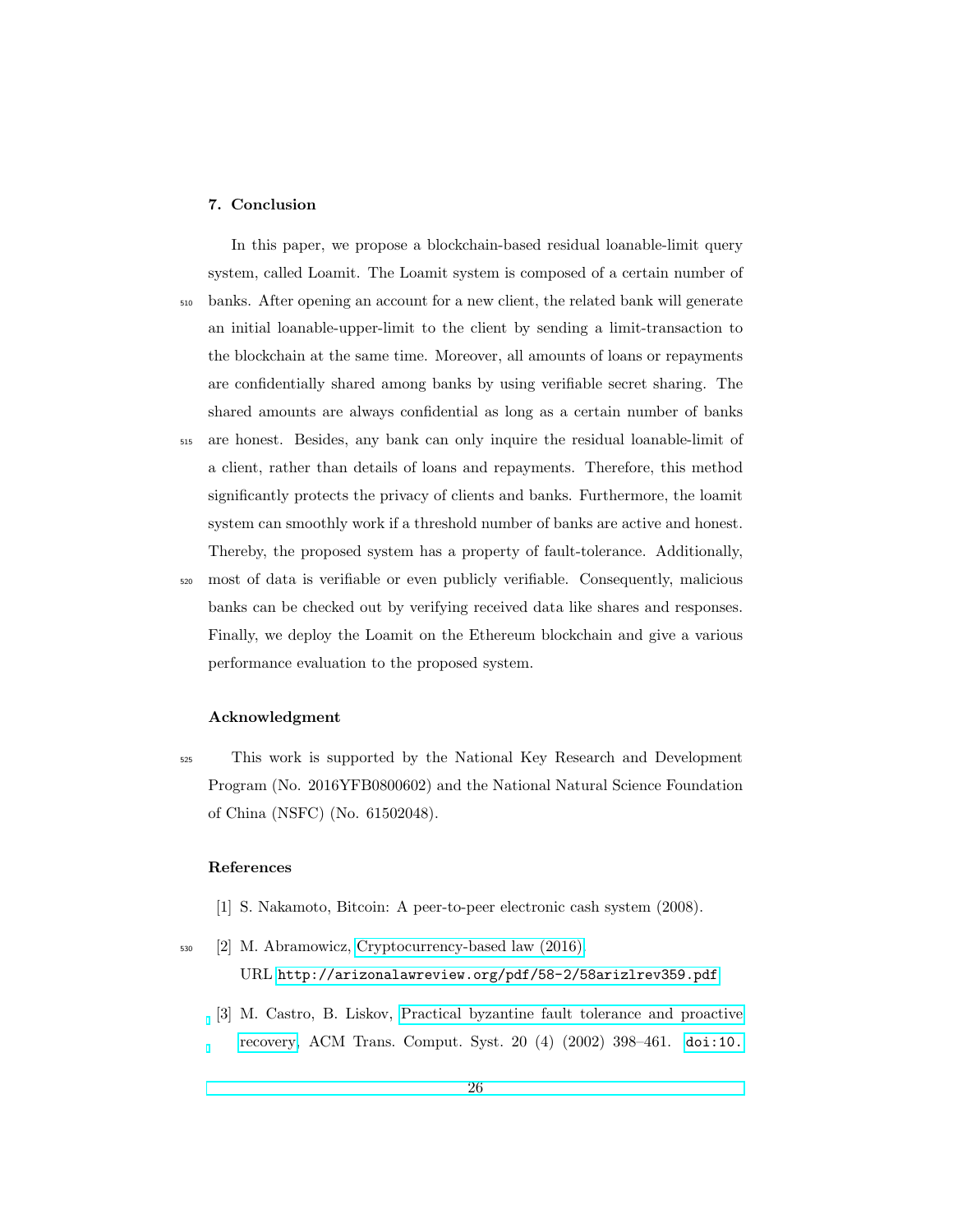[1145/571637.571640](http://dx.doi.org/10.1145/571637.571640).

<sup>535</sup> URL <http://doi.acm.org/10.1145/571637.571640>

- <span id="page-26-0"></span>[4] E. Ben-Sasson, A. Chiesa, C. Garman, M. Green, I. Miers, E. Tromer, M. Virza, [Zerocash: Decentralized anonymous payments from bitcoin,](https://doi.org/10.1109/SP.2014.36) in: 2014 IEEE Symposium on Security and Privacy, SP 2014, Berkeley, CA, USA, May 18-21, 2014, 2014, pp. 459–474. [doi:10.1109/SP.2014.36](http://dx.doi.org/10.1109/SP.2014.36).
- <span id="page-26-1"></span><sup>540</sup> URL <https://doi.org/10.1109/SP.2014.36>
	- [5] S. Noether, [Ring signature confidential transactions for monero,](http://eprint.iacr.org/2015/1098) IACR Cryptology ePrint Archive 2015 (2015) 1098. URL <http://eprint.iacr.org/2015/1098>
	- [6] K. Constantinides, S. Plaza, J. A. Blome, B. Zhang, V. Bertacco, S. A.

<span id="page-26-2"></span><sup>545</sup> Mahlke, T. M. Austin, M. Orshansky, [Bulletproof: a defect-tolerant](https://doi.org/10.1109/HPCA.2006.1598108) [CMP switch architecture,](https://doi.org/10.1109/HPCA.2006.1598108) in: 12th International Symposium on High-Performance Computer Architecture, HPCA-12 2006, Austin, Texas, February 11-15, 2006, 2006, pp. 5–16. [doi:10.1109/HPCA.2006.1598108](http://dx.doi.org/10.1109/HPCA.2006.1598108). URL <https://doi.org/10.1109/HPCA.2006.1598108>

- <span id="page-26-3"></span><sup>550</sup> [7] C. Dwork, M. Naor, [Pricing via processing or combatting junk mail,](https://doi.org/10.1007/3-540-48071-4_10) in: Advances in Cryptology - CRYPTO '92, 12th Annual International Cryptology Conference, Santa Barbara, California, USA, August 16-20, 1992, Proceedings, 1992, pp. 139–147. [doi:10.1007/3-540-48071-4\\_10](http://dx.doi.org/10.1007/3-540-48071-4_10). URL [https://doi.org/10.1007/3-540-48071-4\\_10](https://doi.org/10.1007/3-540-48071-4_10)
- <span id="page-26-5"></span><span id="page-26-4"></span><sup>555</sup> [8] K. Sunny, S. Nadal, The theory of a general quantum system interacting with a linear dissipative system, self-published paper (2012).
	- [9] A. Shamir, [How to share a secret,](http://doi.acm.org/10.1145/359168.359176) Commun. ACM 22 (11) (1979) 612–613. [doi:10.1145/359168.359176](http://dx.doi.org/10.1145/359168.359176). URL <http://doi.acm.org/10.1145/359168.359176>
- <span id="page-26-6"></span><sup>560</sup> [\[](http://safecurves.cr.yo.to)10] D. J. Bernstein, T. Lange, [Safecurves: choosing safe curves for elliptic-](http://safecurves.cr.yo.to)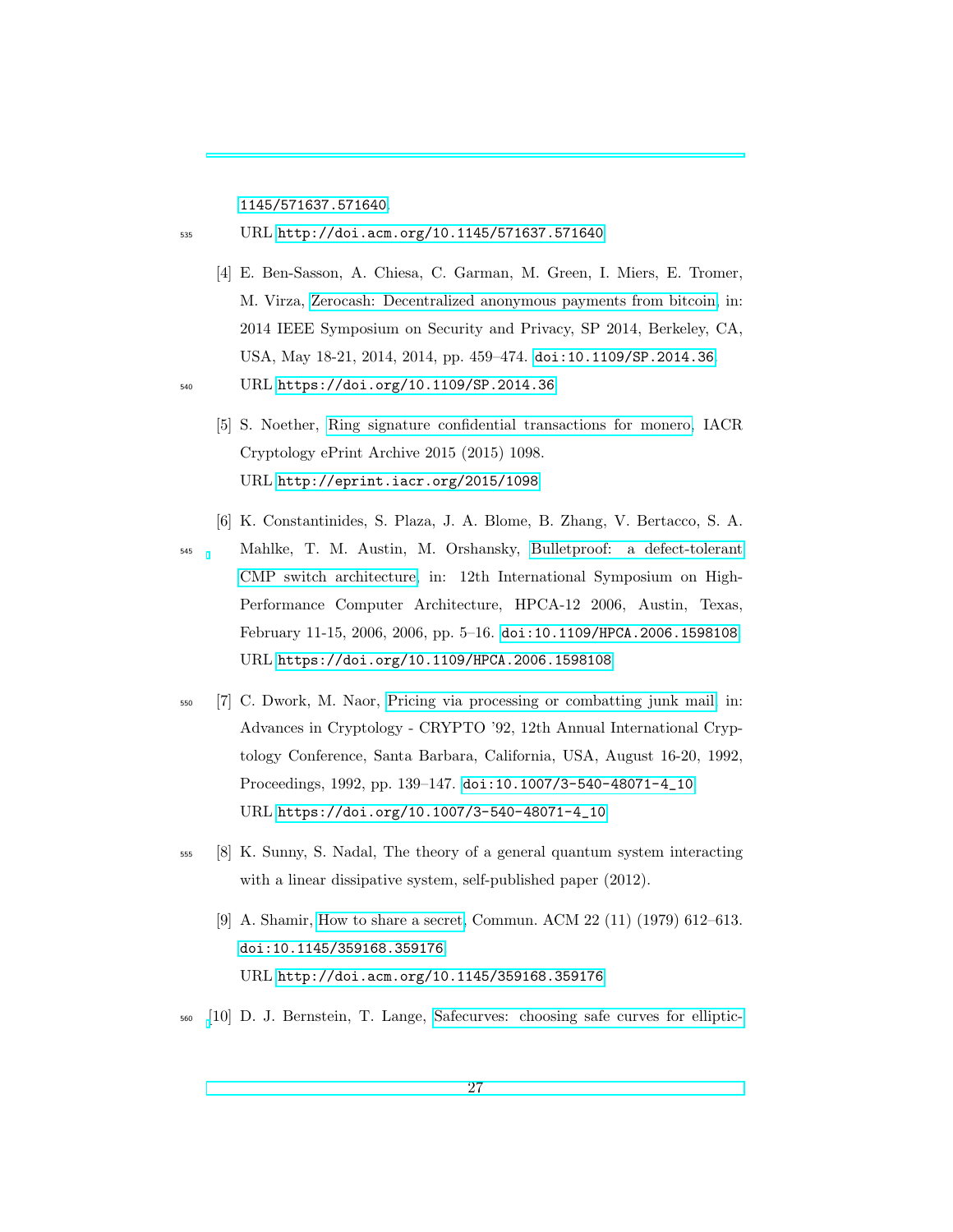[curve cryptography \(2013\).](http://safecurves.cr.yo.to) URL <http://safecurves.cr.yo.to>

<span id="page-27-0"></span>[\[](https://doi.org/10.1007/s102070100002)11] D. Johnson, A. Menezes, S. A. Vanstone, [The elliptic curve digital signature](https://doi.org/10.1007/s102070100002) [algorithm \(ECDSA\),](https://doi.org/10.1007/s102070100002) Int. J. Inf. Sec. 1 (1) (2001) 36–63. [doi:10.1007/](http://dx.doi.org/10.1007/s102070100002) <sup>565</sup> [s102070100002](http://dx.doi.org/10.1007/s102070100002).

URL <https://doi.org/10.1007/s102070100002>

<span id="page-27-1"></span>[12] N. P. Smart, [The exact security of ECIES in the generic group model,](https://doi.org/10.1007/3-540-45325-3_8) in: Cryptography and Coding, 8th IMA International Conference, Cirencester, UK, December 17-19, 2001, Proceedings, 2001, pp. 73–84. [doi:10.1007/](http://dx.doi.org/10.1007/3-540-45325-3_8) <sup>570</sup> [3-540-45325-3\\_8](http://dx.doi.org/10.1007/3-540-45325-3_8).

- URL [https://doi.org/10.1007/3-540-45325-3\\_8](https://doi.org/10.1007/3-540-45325-3_8)
- <span id="page-27-2"></span>[13] A. Schoedon, A. A. Fischer, [Go-ethereum.](https://github.com/ethereum/go-ethereum) URL <https://github.com/ethereum/go-ethereum>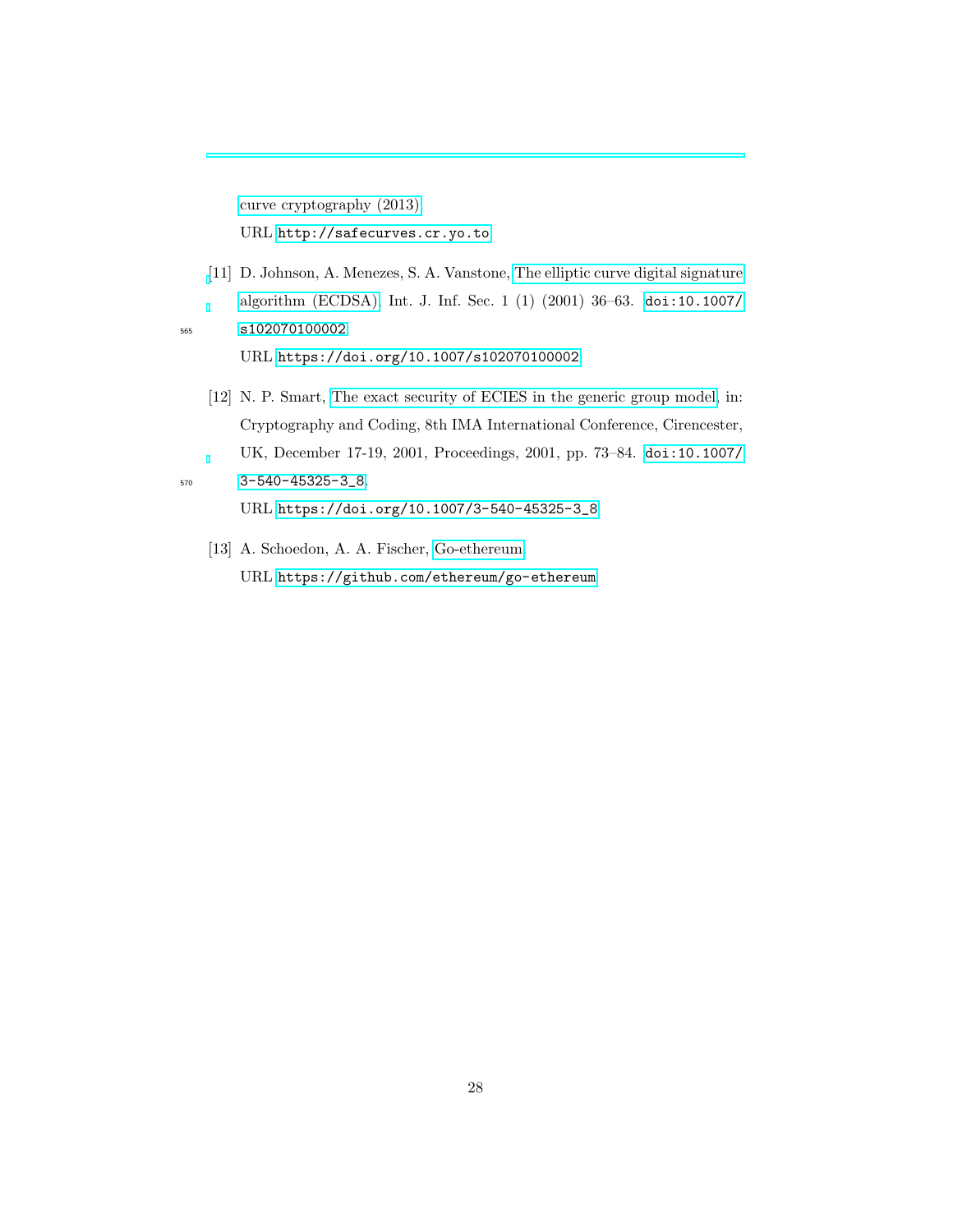<span id="page-28-0"></span>



Step 1: After opening an account for a client, a bank sends a limit-transaction to the blockchain for the client. Step 2: After businesses of loans and repayments of the client, the bank of Step 1 sends loan-transactions and repay-transactions to blockchain. Step 2.5: The client can verify whether his data are correctly processed by the corresponding bank. Step 3: If another bank wants to know the client's remaining limit, it sends a query-transaction to blockchain. Step 4: Other banks see the query-transaction and download the limit-transaction, loan-transactions and repay-transactions corresponding to the client. Step 5: Active banks send respond-transactions to blockchain. Step 6: The query bank collects respond-transactions and then recovers the loan remaining limit.